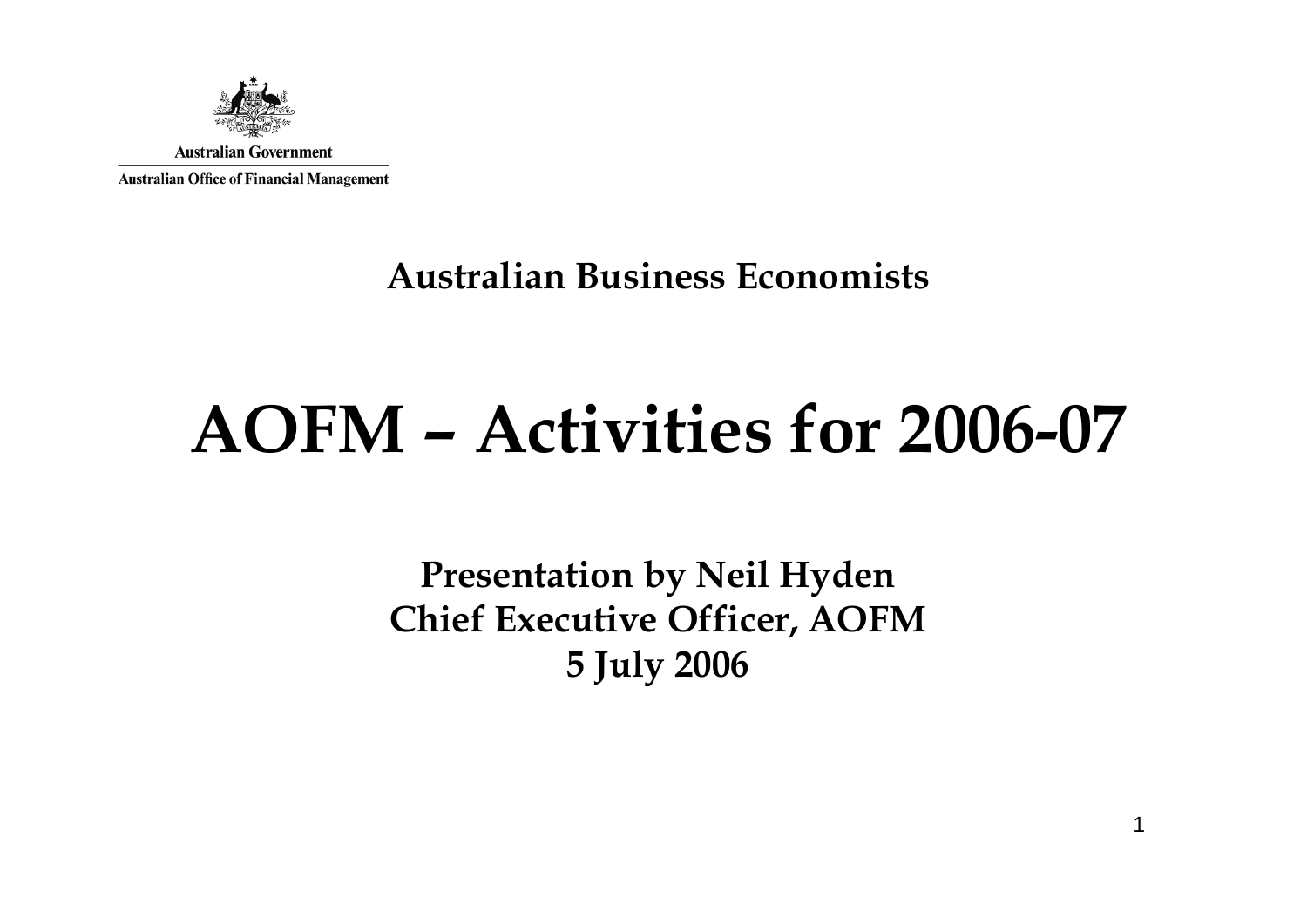

## **Outline**

- Bond Issuance and Market Efficiency.
	- –CGS Tender Arrangements.
- Interest Rate Swaps.
	- –Swap Activity 2005-06.
	- Benchmark review.
	- –Swap Activity 2006-07.
	- Use of discretion.
	- –Swap arrangements.
- Communications Fund.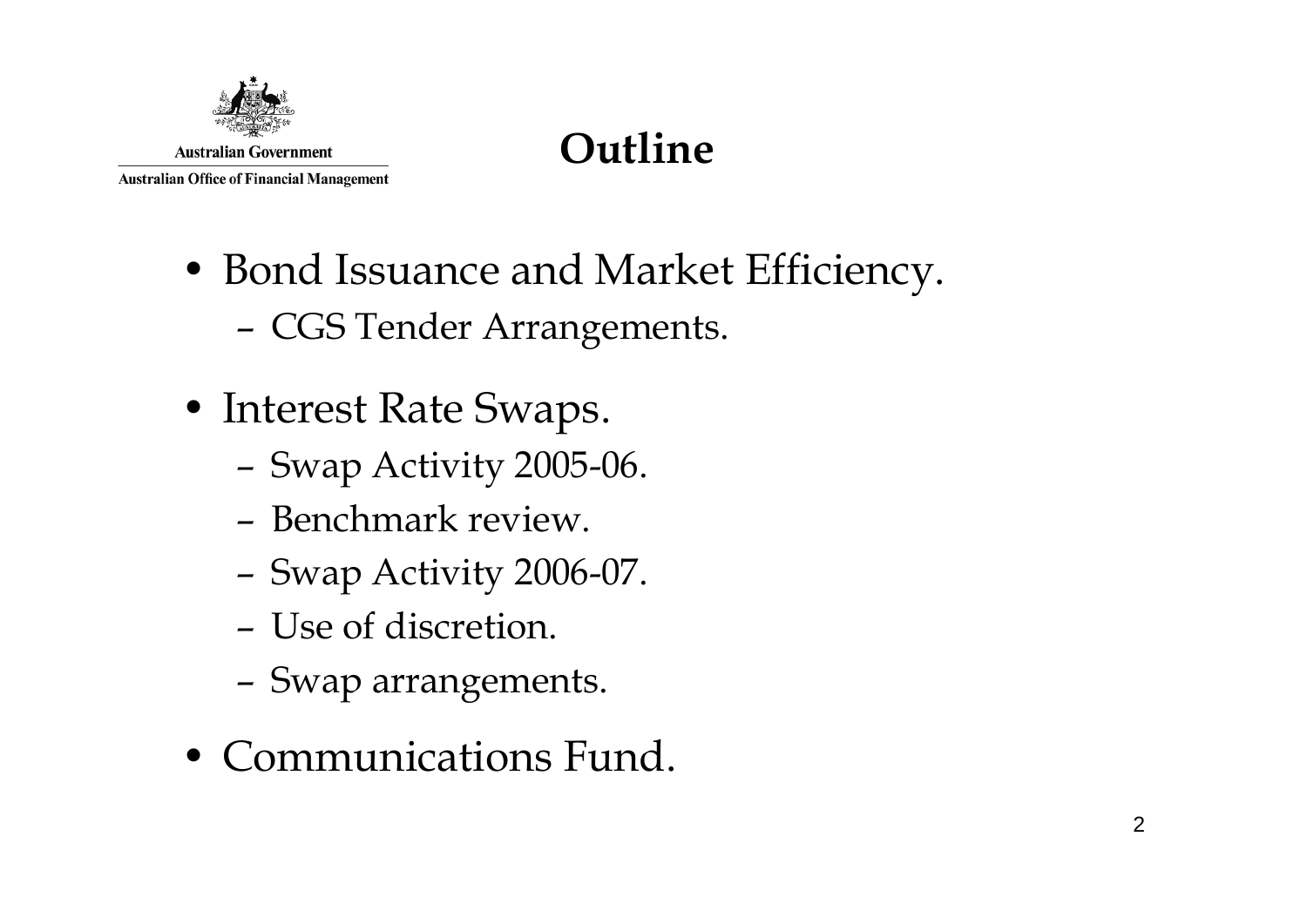

#### **Bond Issuance – Objectives**

- Bond issuance is targeted to maintain the Treasury Bond and bond futures markets.
- We issue:
	- – Mid-curve bonds to support the 3-year futures contract.
	- –Long-dated bonds to support the 10-year contract.
- Each bond line is built up to around \$5 billion.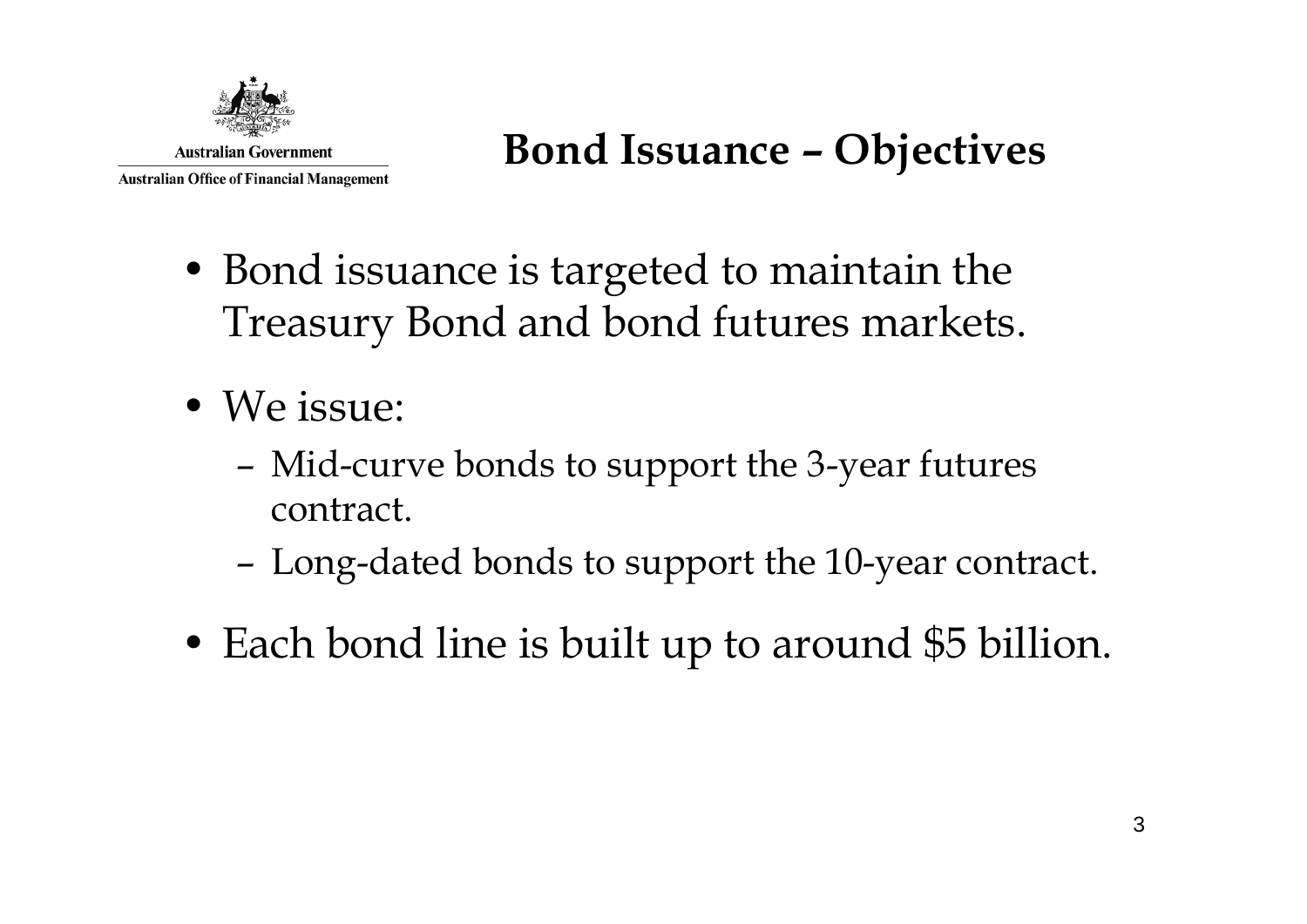

**Bonds on Issue End June 2005**

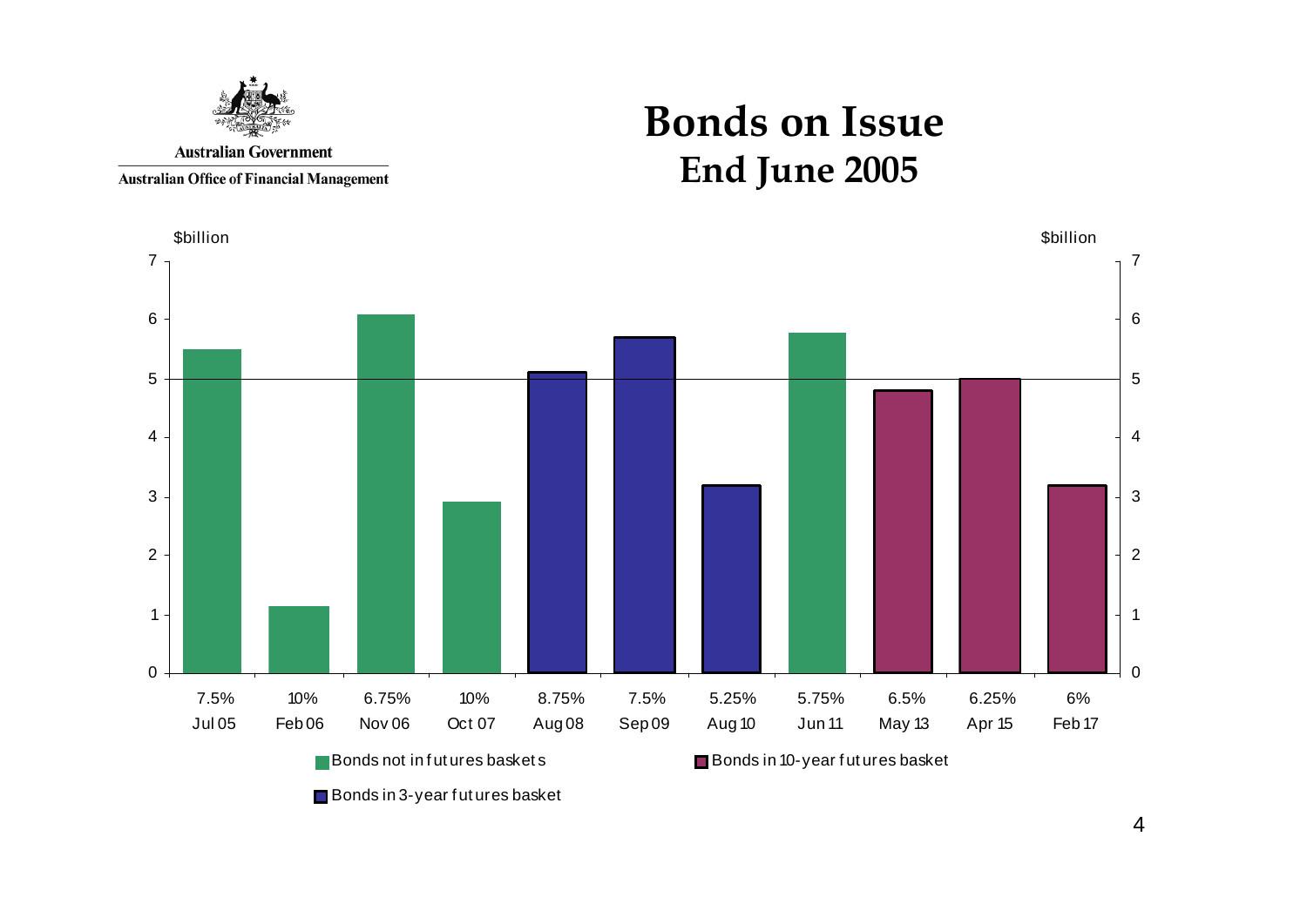

**Bonds on Issue July 2005 maturity**



Bonds in 3-year futures basket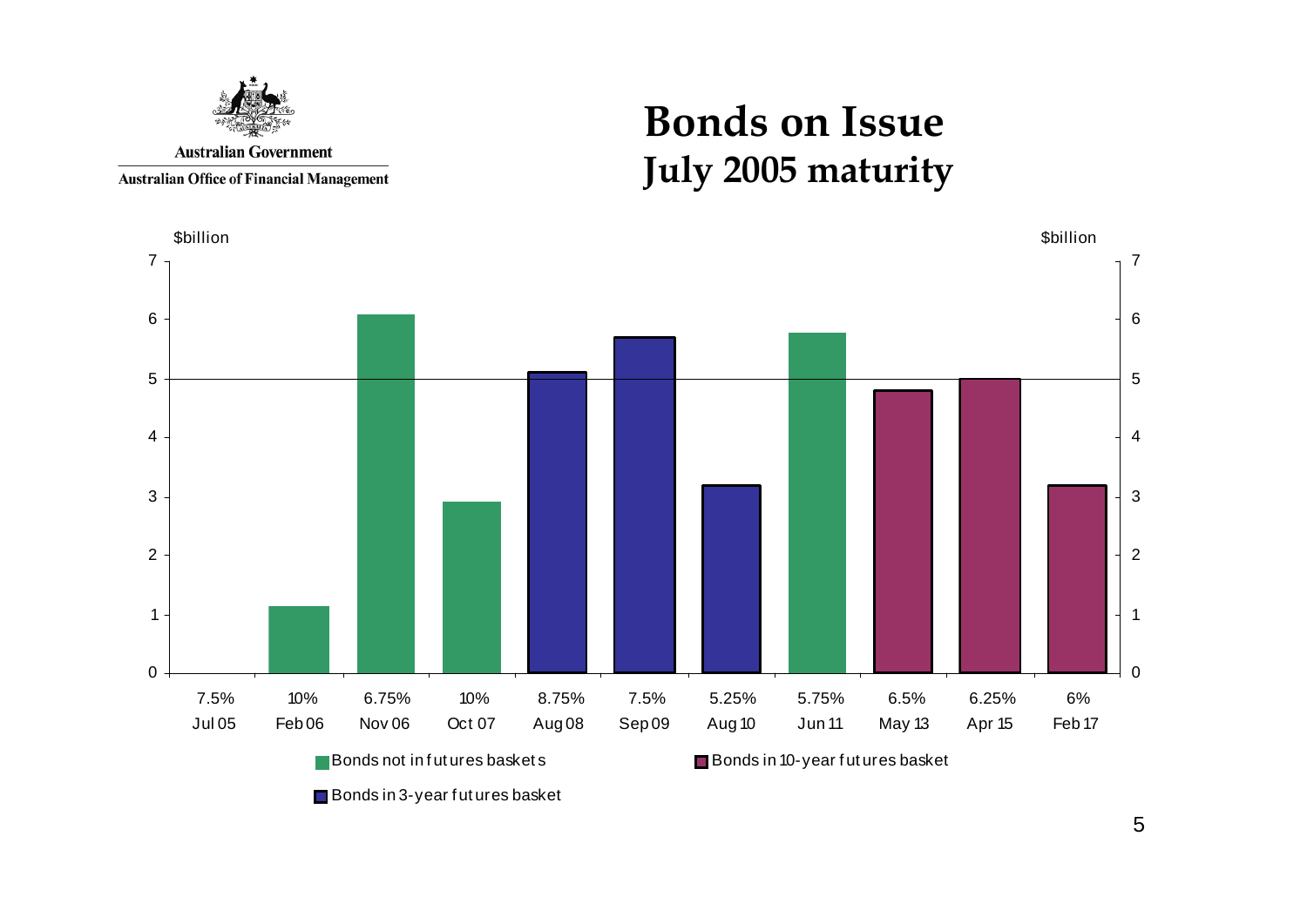

#### **Bonds on Issue February 2006 maturity**

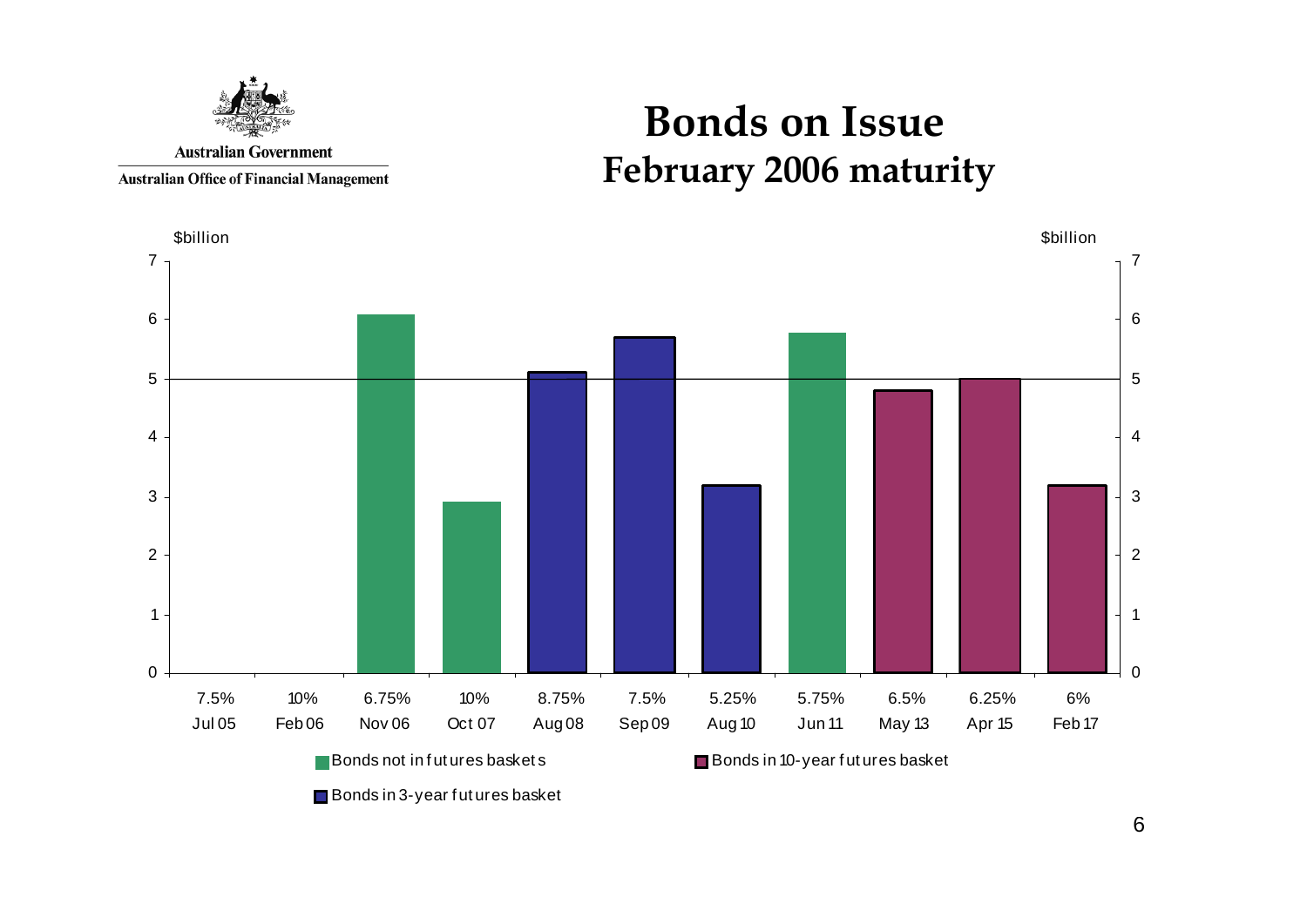

**Bonds on Issue 2017 issuance**

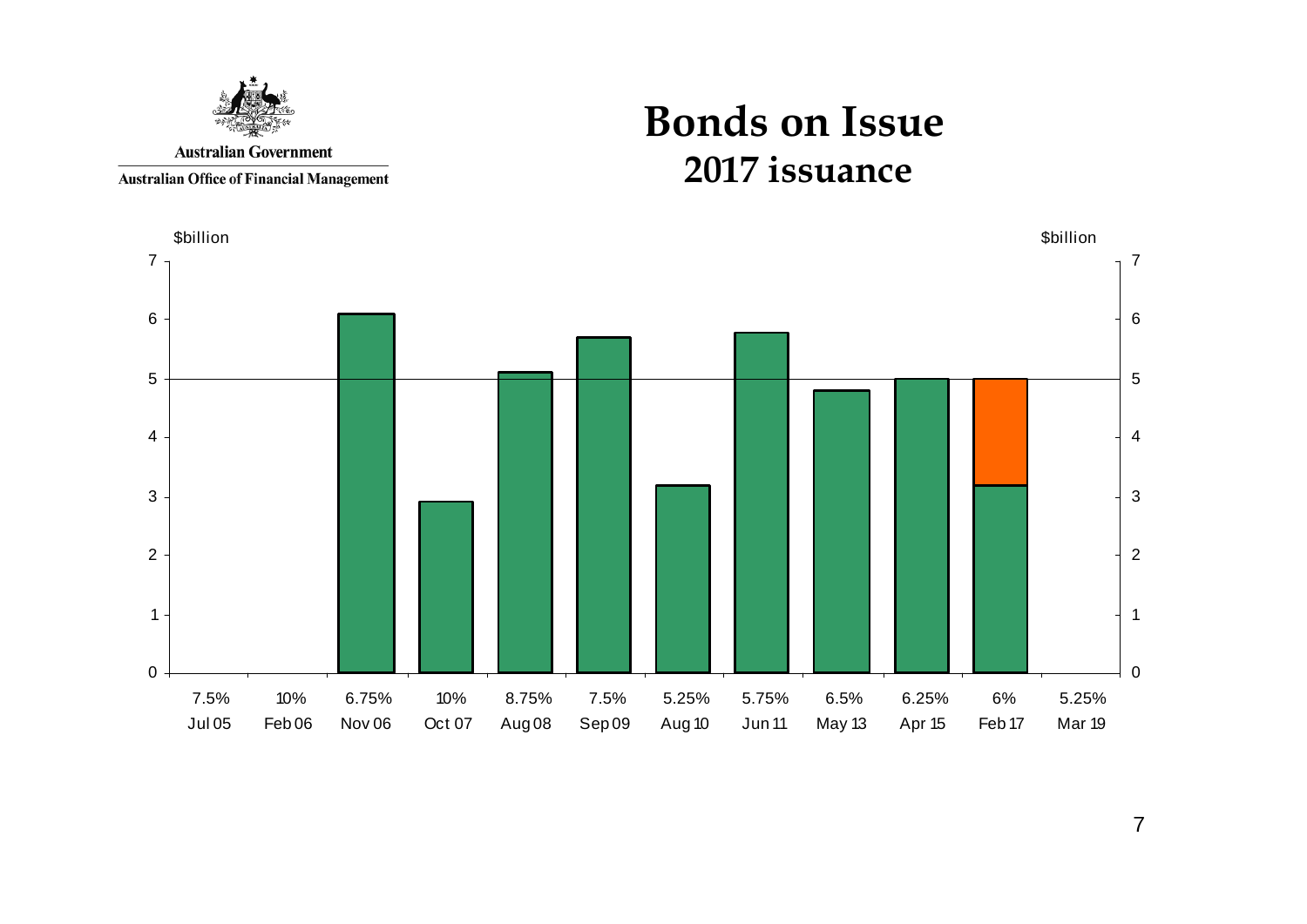

**Bonds on Issue 2010 issuance**



8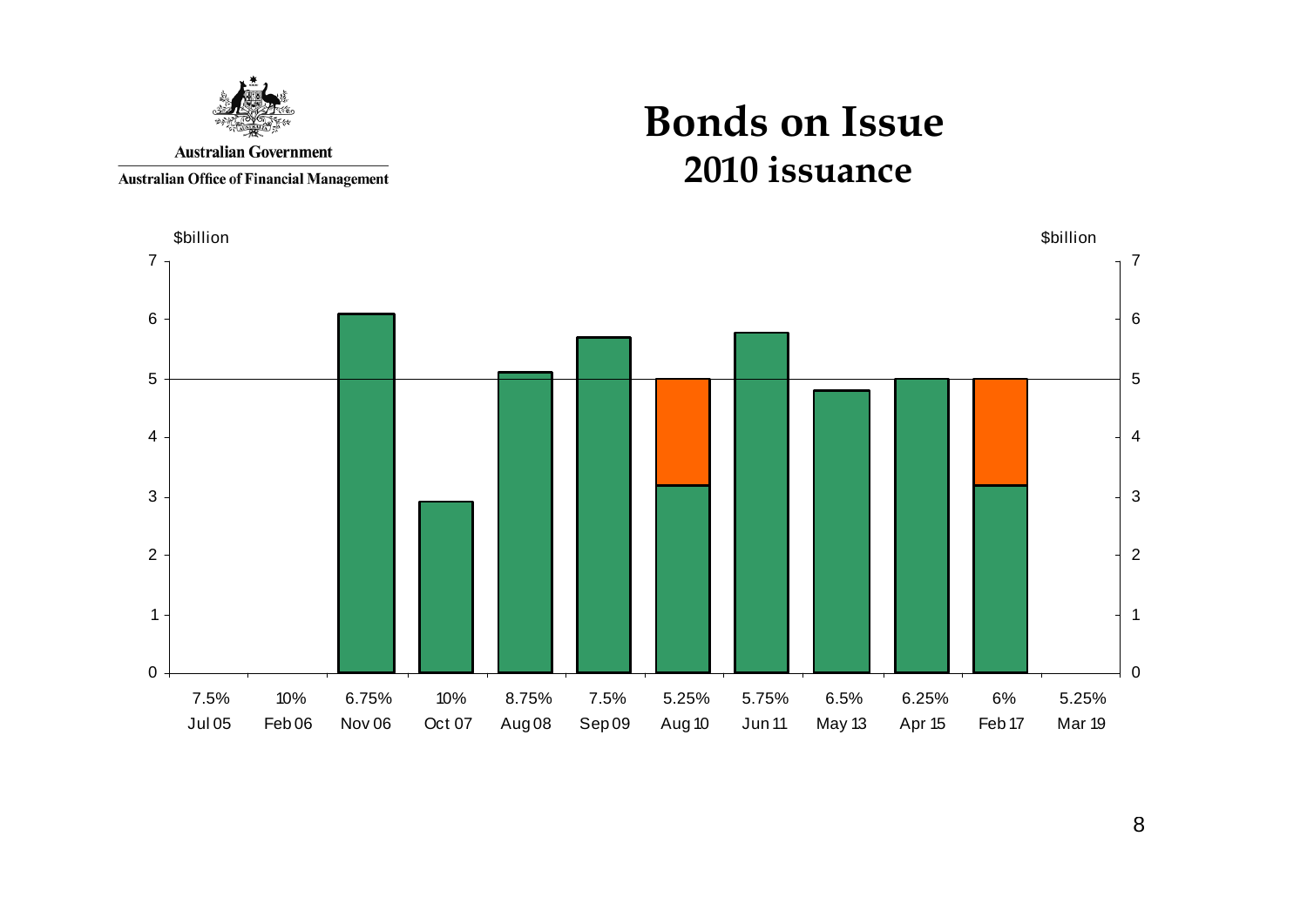

**Bonds on Issue 2019 issuance**



9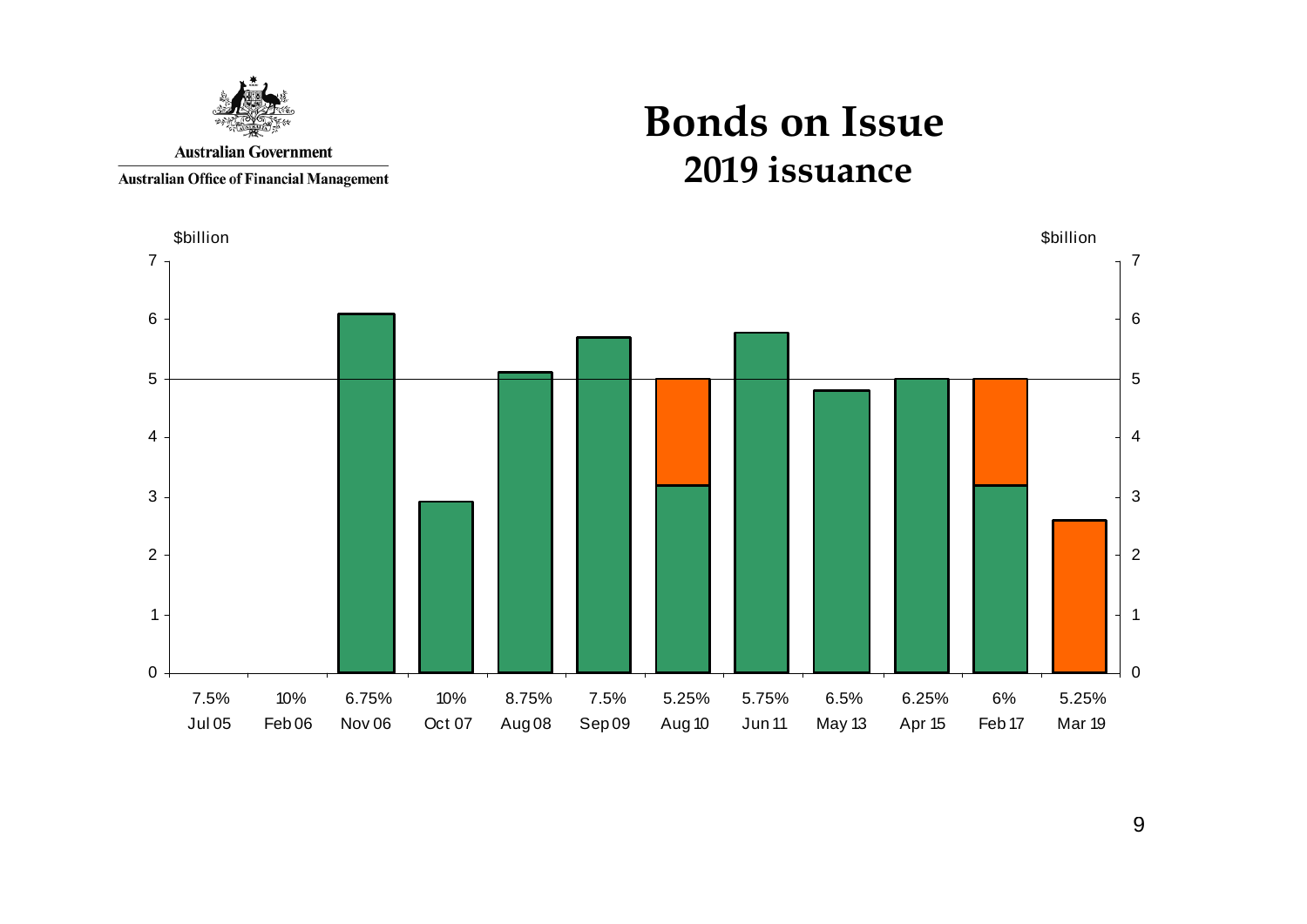

**Bonds on Issue End June 2006**



10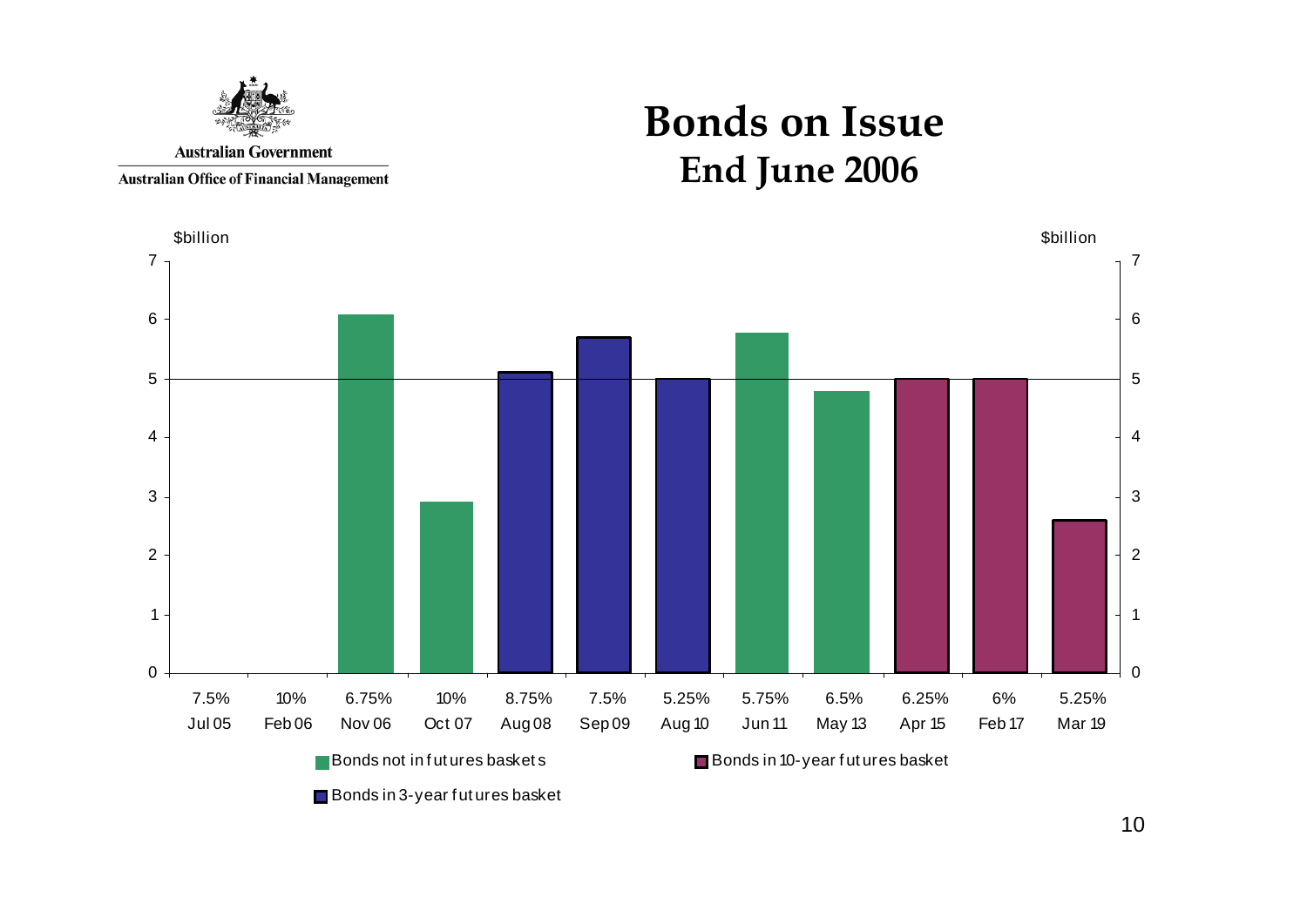

#### **Bonds on Issue End December 2006**

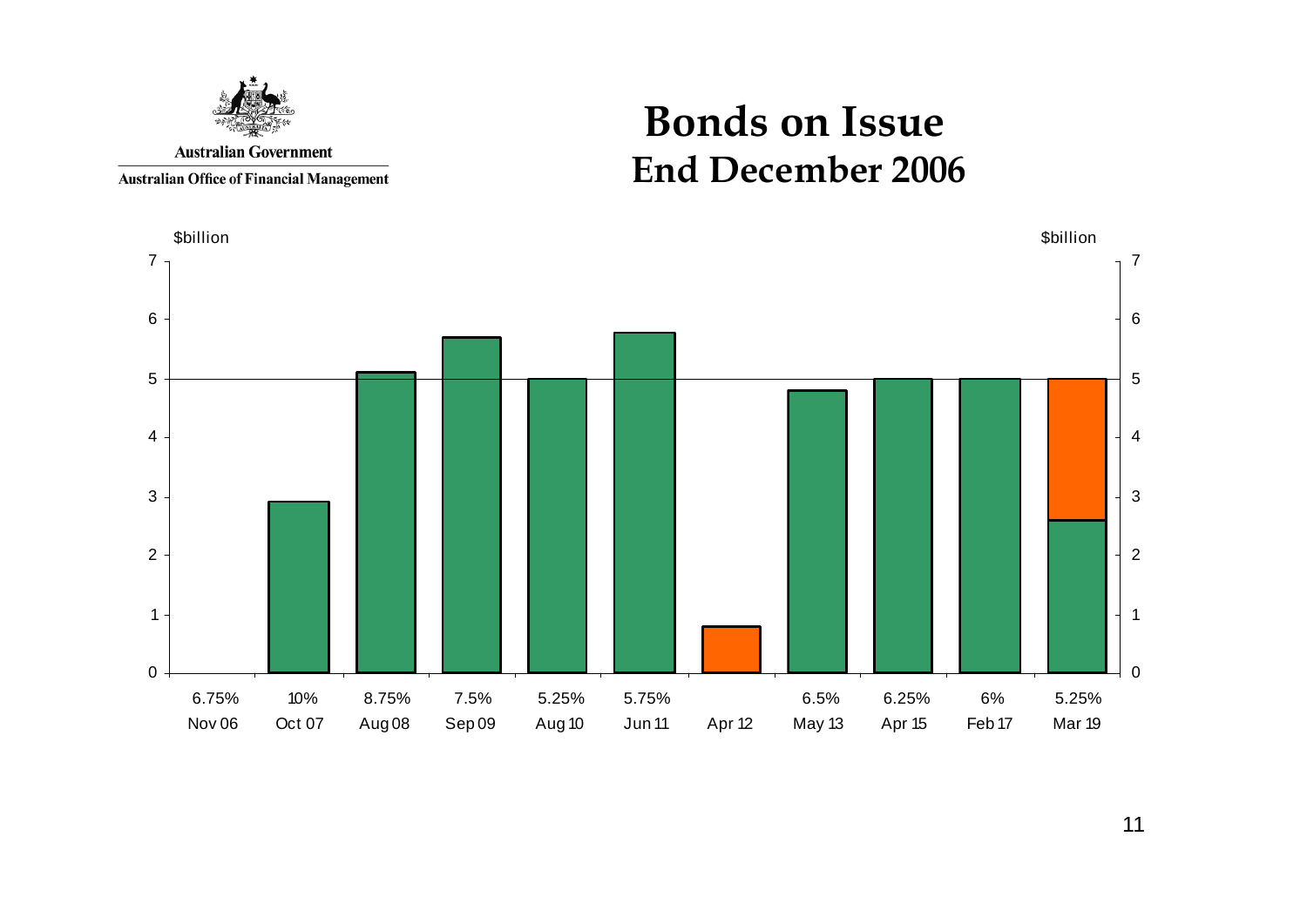

**Bonds on Issue End June 2007**

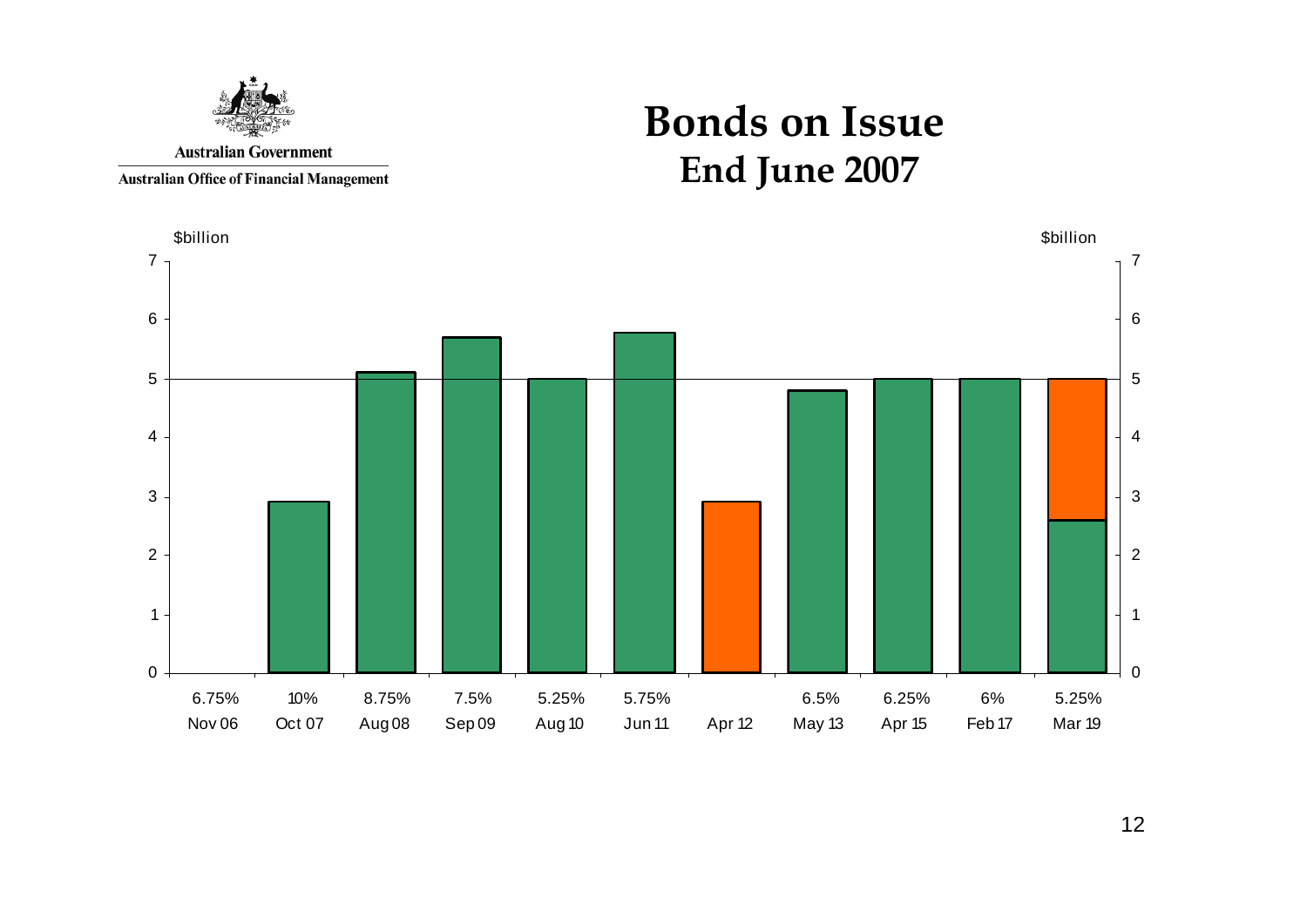

## **Bond Market Efficiency**

- We are concerned to maintain the efficiency of the Treasury bond and bond futures markets.
	- –Welcome feedback from market participants.
	- –Monitor market conditions and developments.
	- –Maintain close contact with RBA, AFMA and SFE.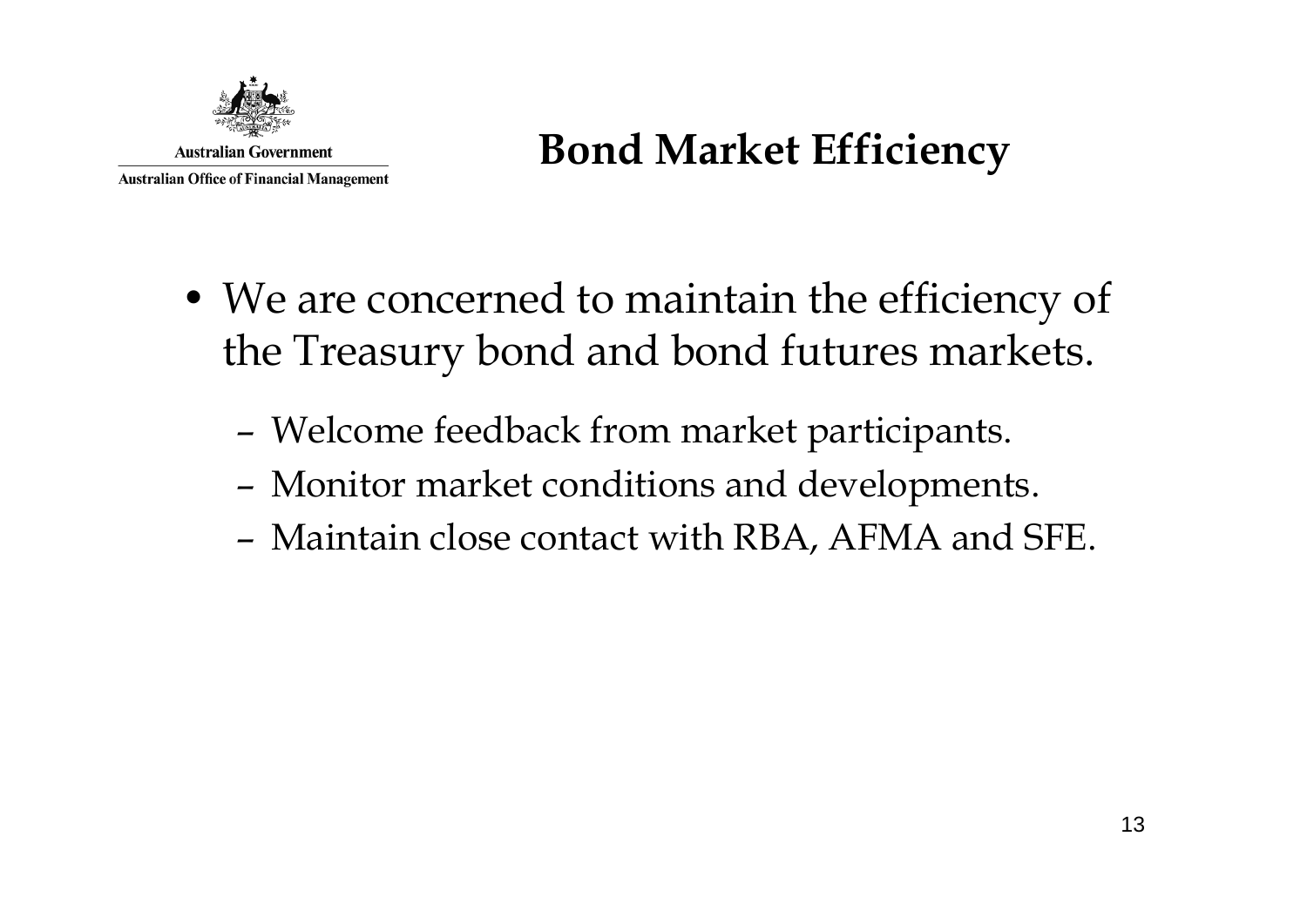

### **Bond Market Efficiency**

- During 2005-06:
	- –Fine two-way pricing was maintained.
	- – Some instances of tightness in the repo market.
		- But not protracted or unusual.
	- – Usage of Securities Lending Facility (37 times) was less than in 2004-05.
		- Mostly May 2013 or April 2015 bonds.
		- Mostly for one day.
- Most participants report that liquidity is generally available.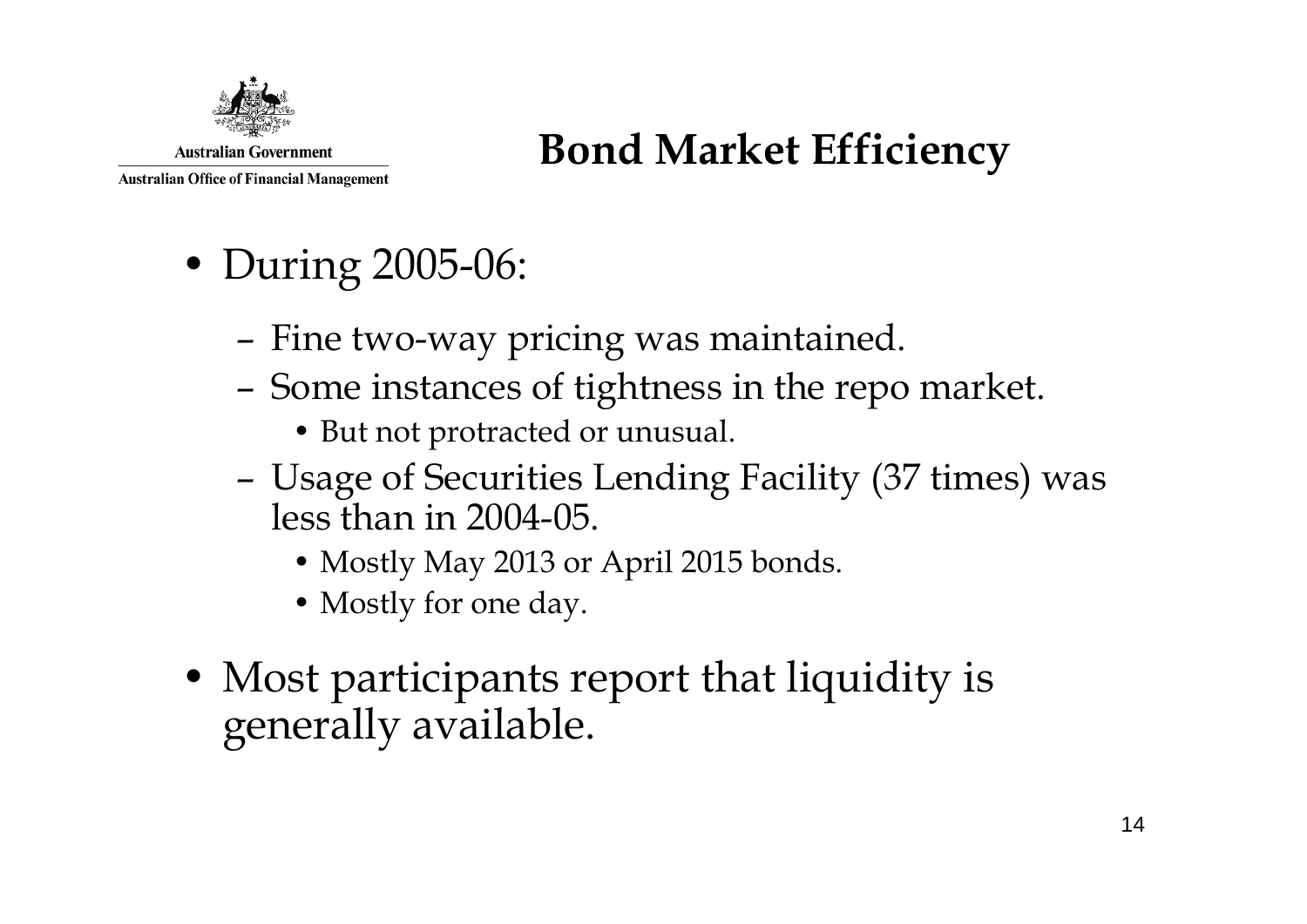

#### **Bond Market Efficiency**

- Turnover of Treasury Bonds has declined.
	- – Although turnover of Treasury bond futures has increased.
- Overall, the markets appear to be operating efficiently.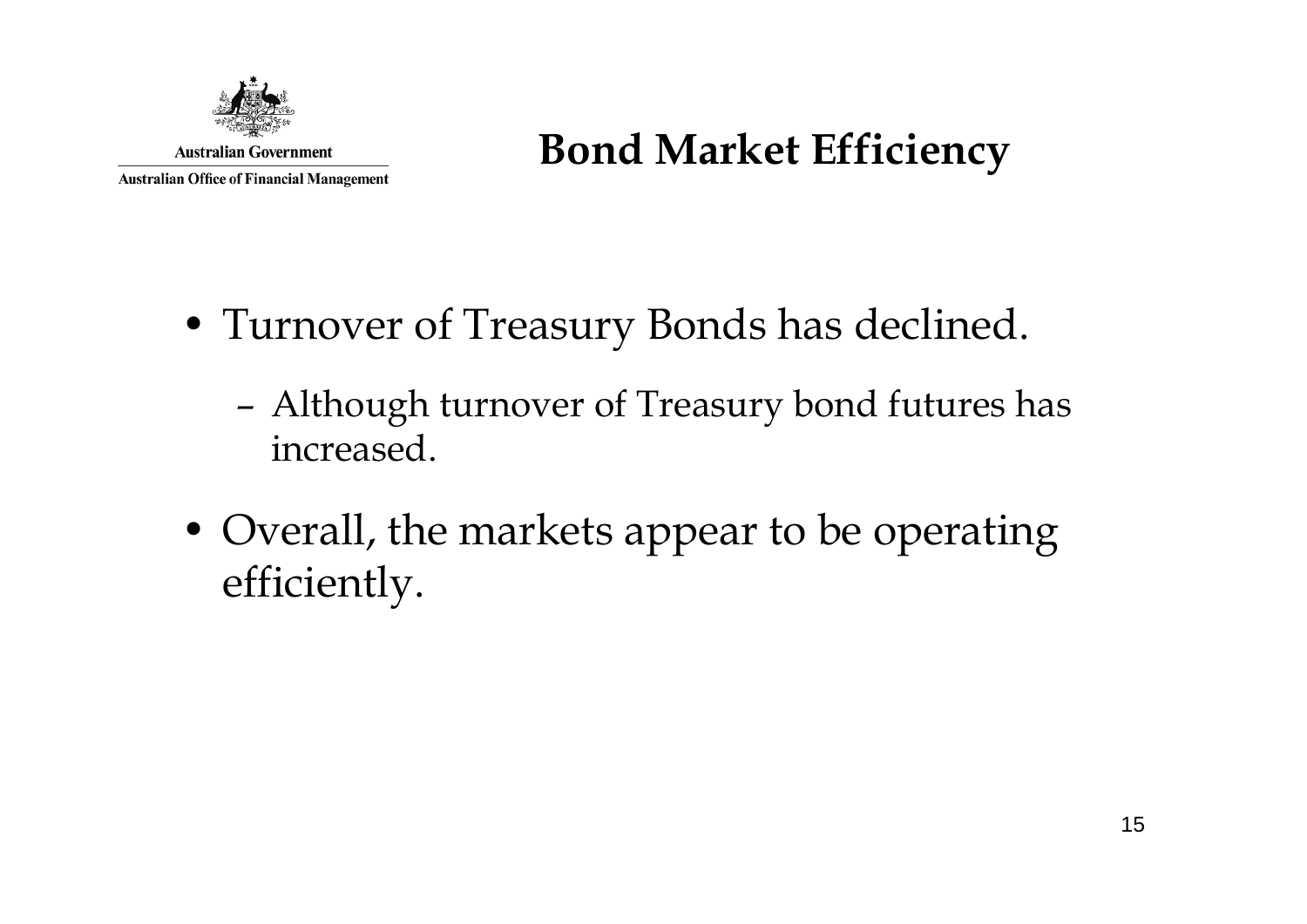

## **Tender Arrangements**

- We are introducing a new tender system for the issue of CGS.
	- –Bloomberg Auction System.
- Benefits include:
	- – Bidders can view their bids and amend them up till close of tender
	- – Plausibility limits.
		- 5 basis points from mid market.
	- Potential to further reduce the announcement window.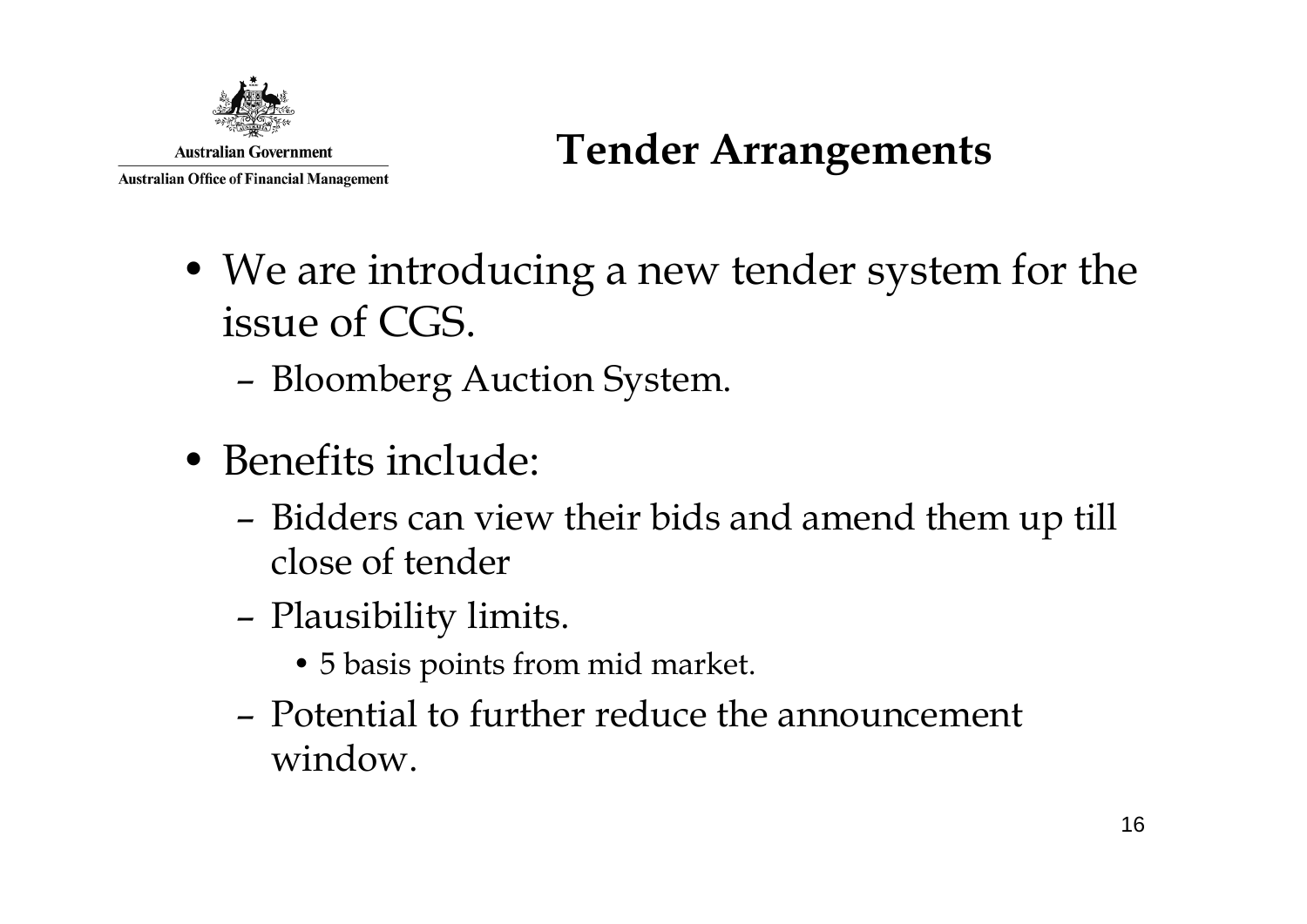

## **Tender Arrangements**

- First Treasury Bond tender using the new system is scheduled for 10 October 2006.
	- – Documentation will be sent to all price makers and other current RITS members shortly.
	- – Users will need to sign a new registered bidders agreement and conditions of operation.
	- –Test tenders will be conducted using the new system.
	- –Training will be available from Bloomberg.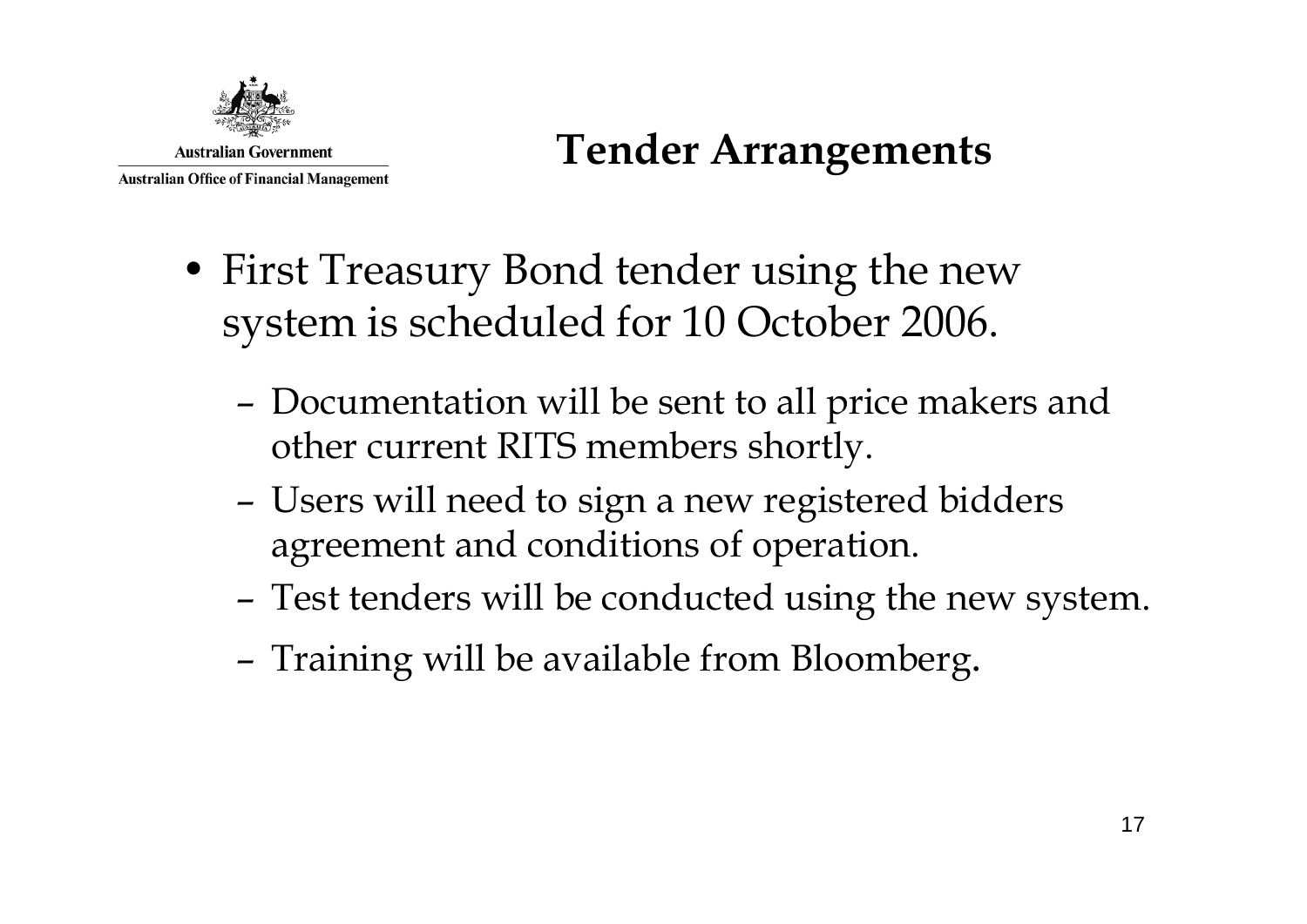

## **Outline**

- Bond Issuance and Market Efficiency. CGS Tender Arrangements.
- Interest Rate Swaps.
	- –Swap Activity 2005-06.
	- Benchmark review.
	- –Swap Activity 2006-07.
	- Use of discretion.
	- –Swap arrangements.
- Communications Fund.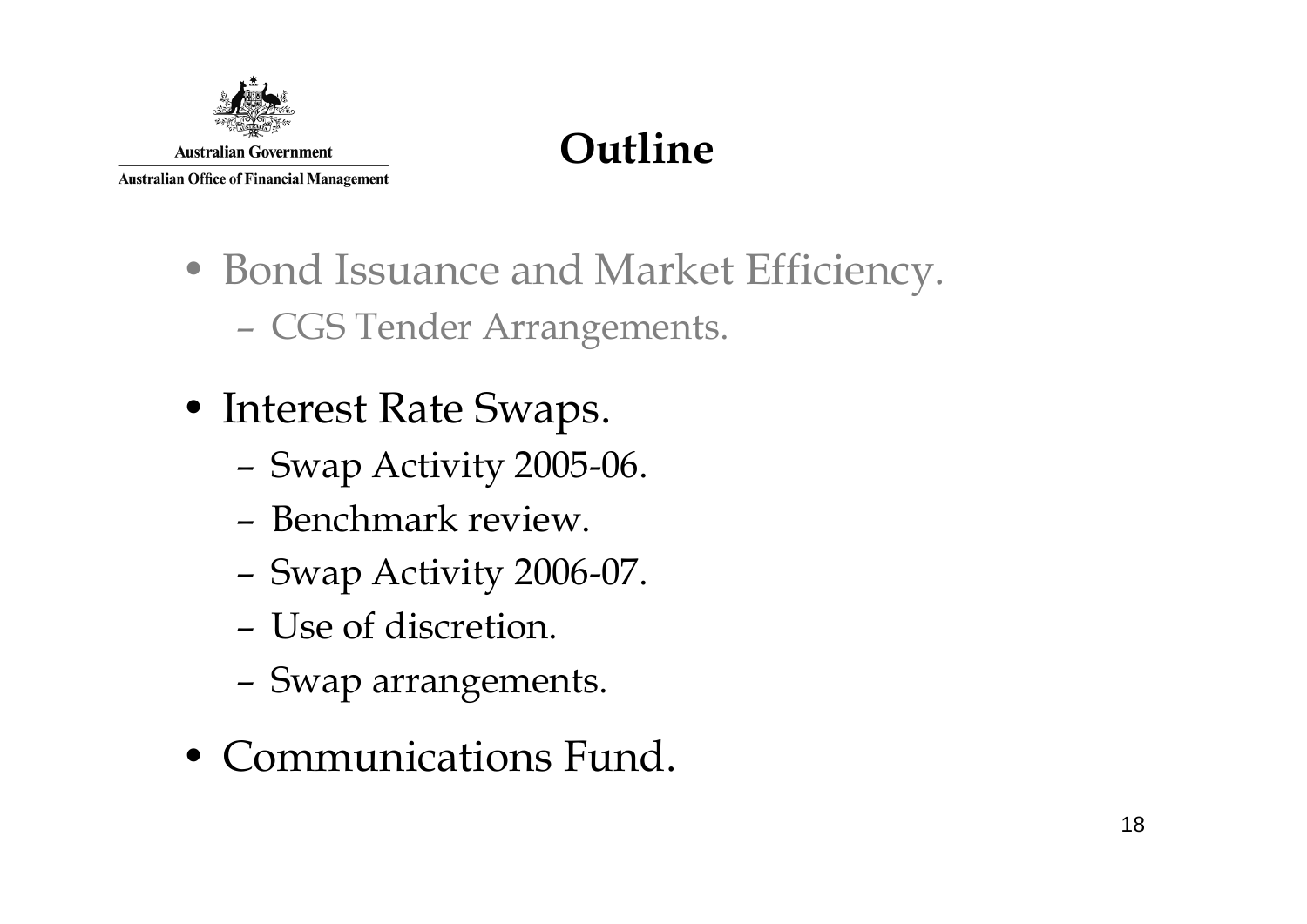

#### **Interest Rate Swaps**

- We use interest rate swaps to manage the expected cost and risk of the portfolio.
- Use a benchmark as a guide to indicate a desirable balance between cost and variability of cost (risk).
	- The benchmark has a medium term focus and is reviewed annually.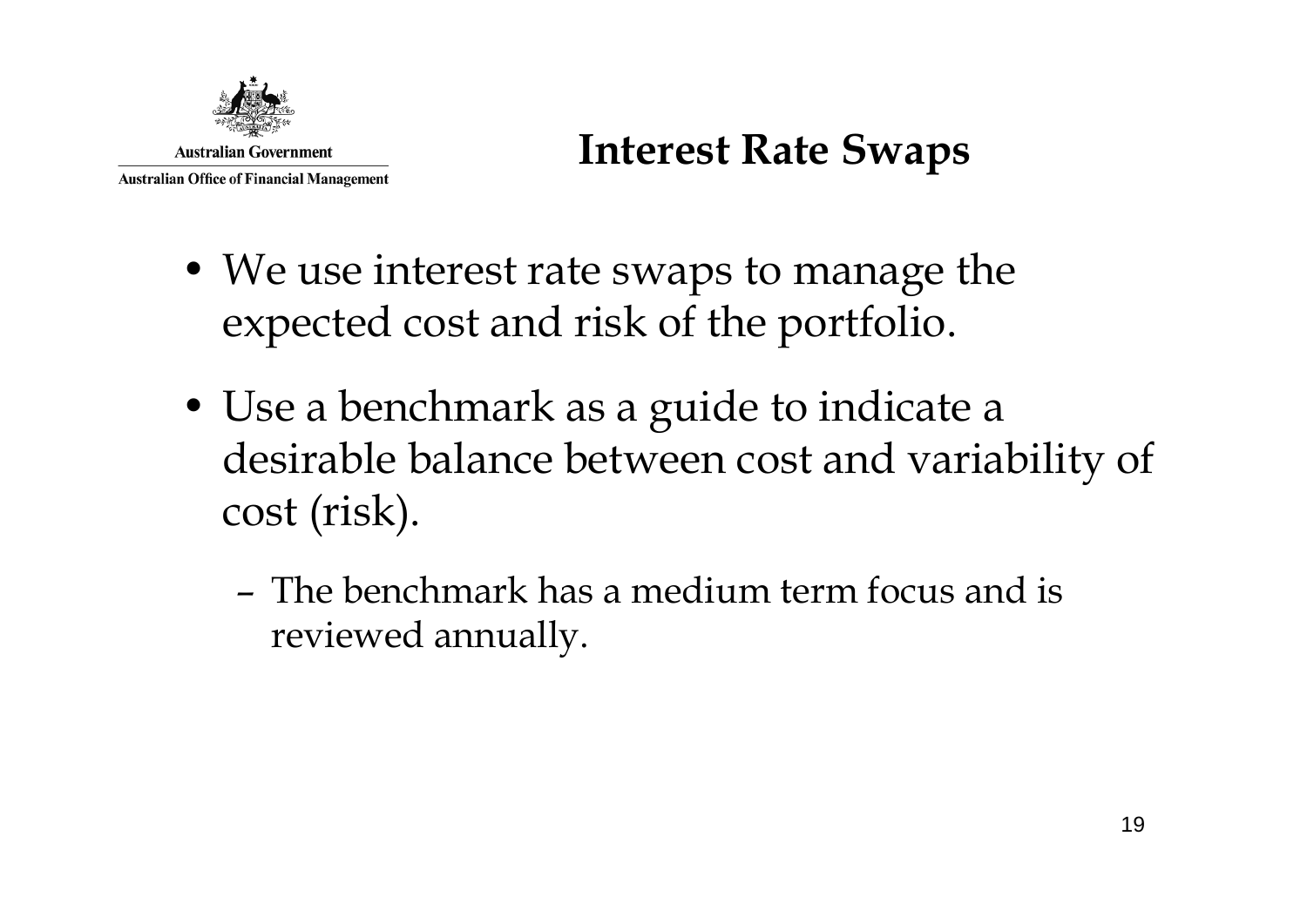

- Last year we announced a programme of interest rate swaps for 2005-06 of:
	- – around \$2 billion in short-dated swaps to pay fixed; and
	- – up to \$1 billion in longer-dated swaps to receive fixed.
- Subject to market conditions.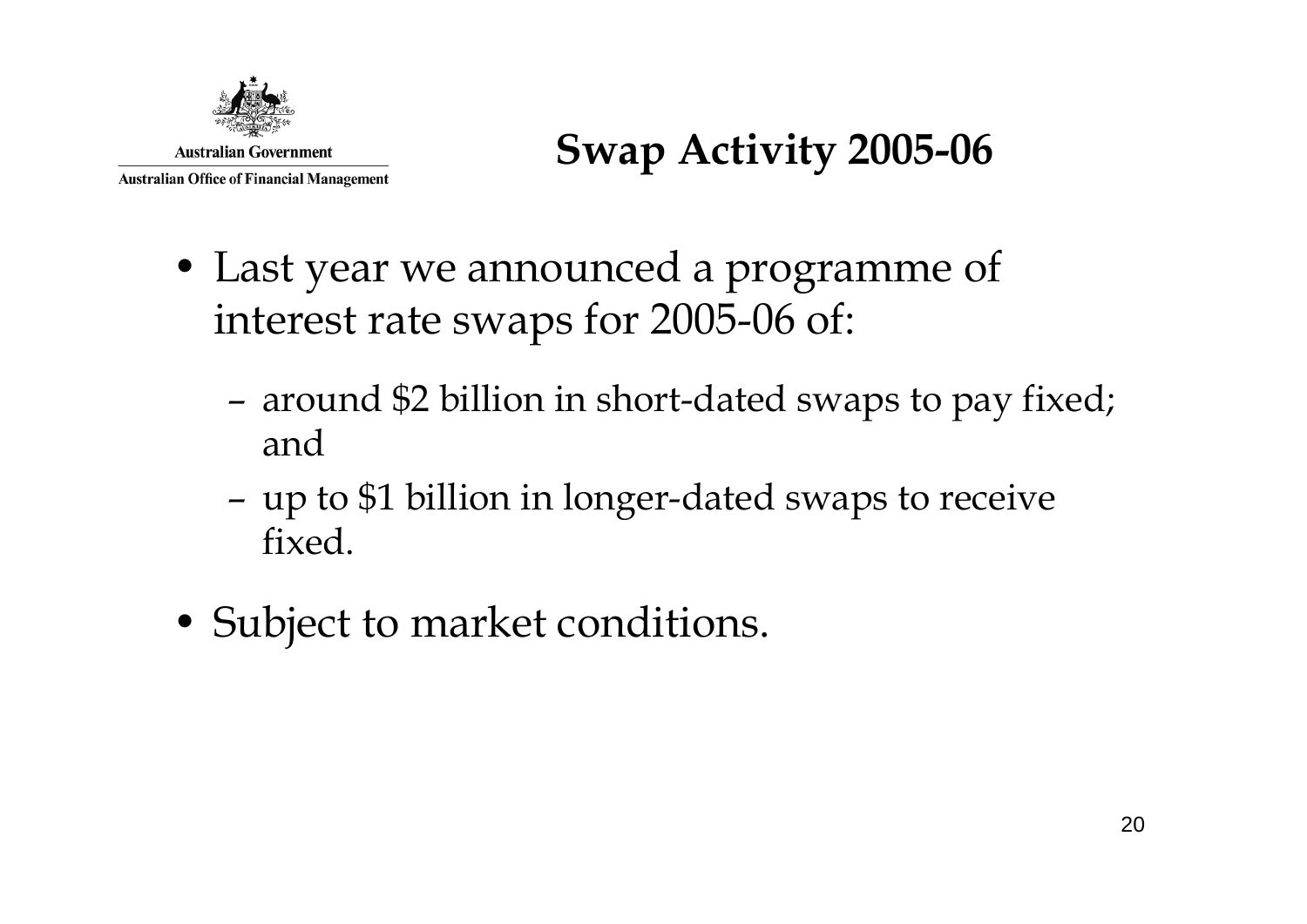

- This indicative programme took account of the planned transfer of assets to the Future Fund.
- This transfer:
	- – acted to reduce the duration of our net debt portfolio; and
	- –reduced the need for swaps to receive fixed.
- This was a one-off effect that won't occur again.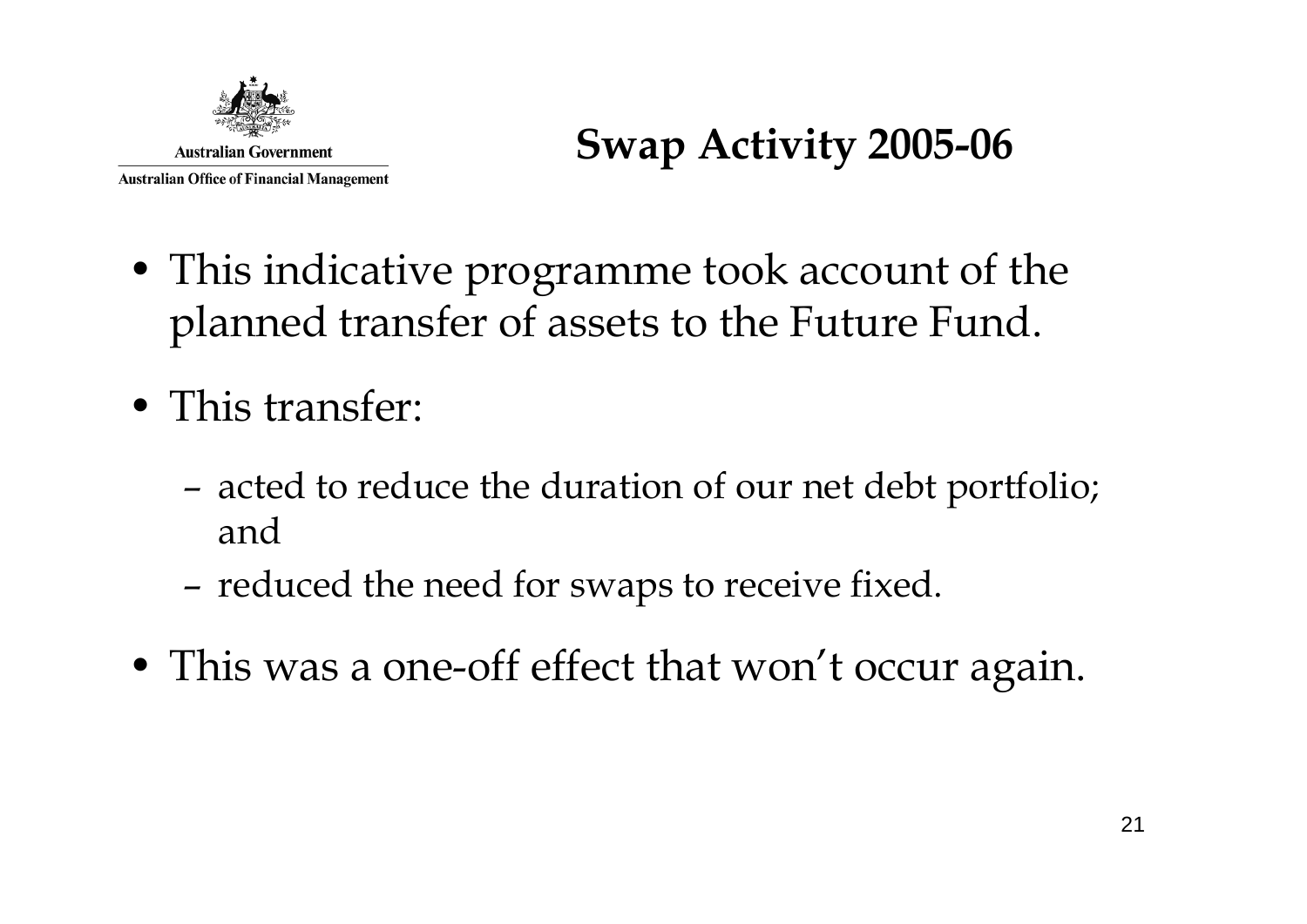

- Our execution of the swap programme was affected by market conditions.
	- – Executed short-dated swaps to pay fixed in the period up to end February 2006 and longer-dated swaps to receive fixed in May and June 2006.
	- – Did not undertake swaps where conditions were significantly out of line with the assumptions underlying the benchmark.
- Will talk more about market conditions and swap execution in a moment.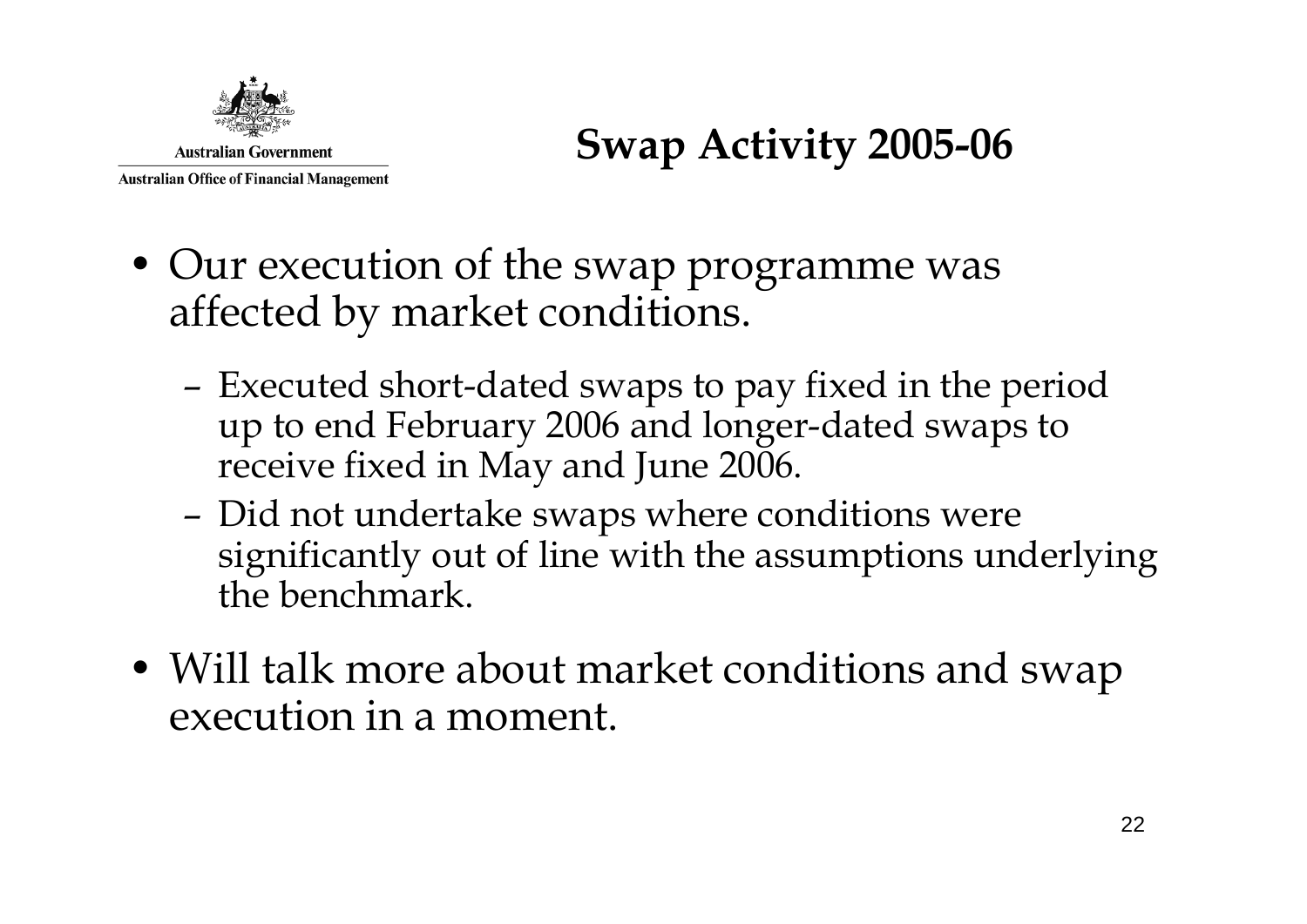

- As a result:
	- – Total swap activity in 2005-06 was less than planned:
		- \$1.3 billion in short-dated swaps to pay fixed.
		- \$0.3 billion in longer-dated swaps to receive fixed.
	- Portfolio duration remained above benchmark for most of 2005-06, although it ended the year slightly below benchmark.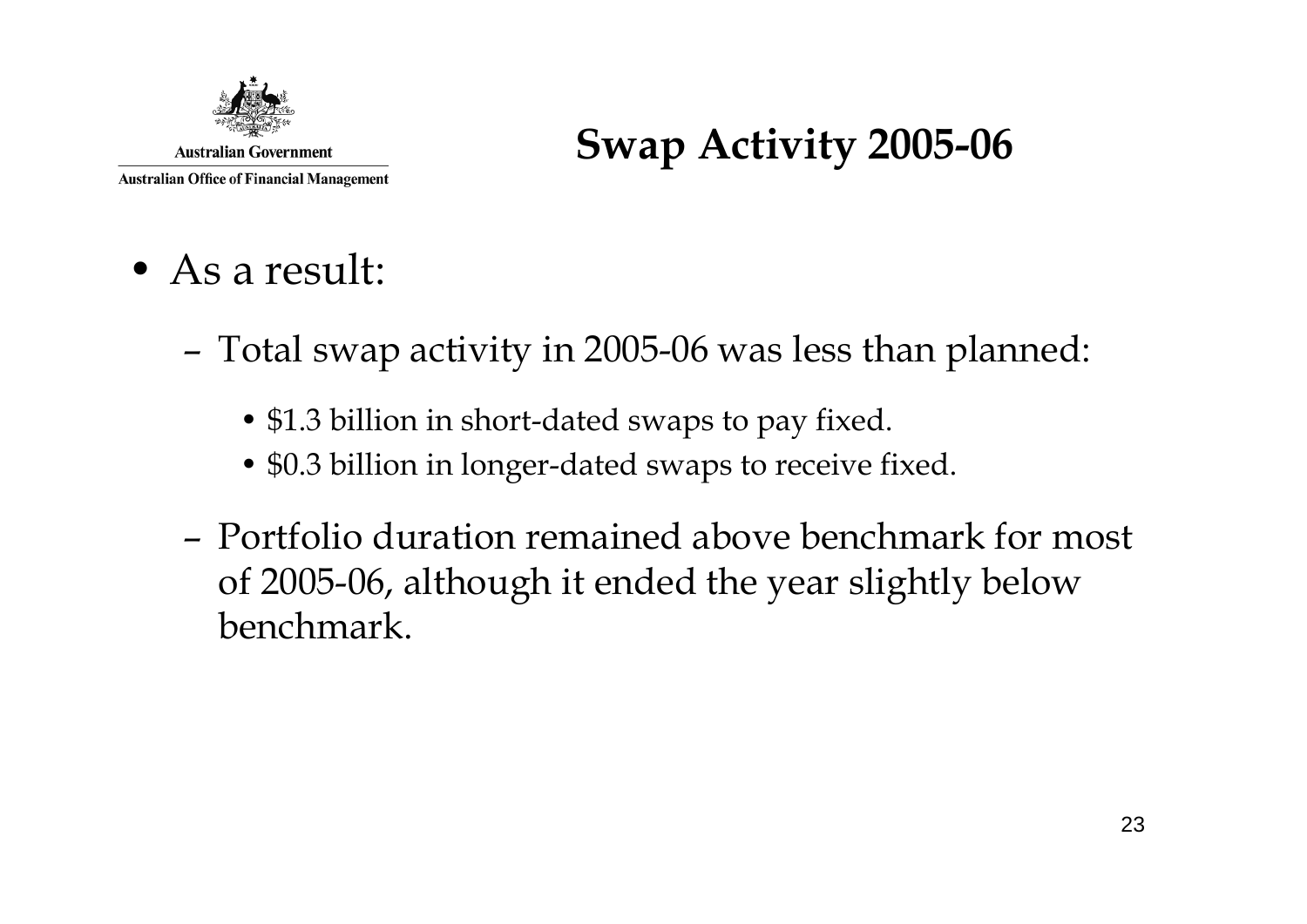

#### **Duration Profile 2005-06**

**Australian Office of Financial Management** 

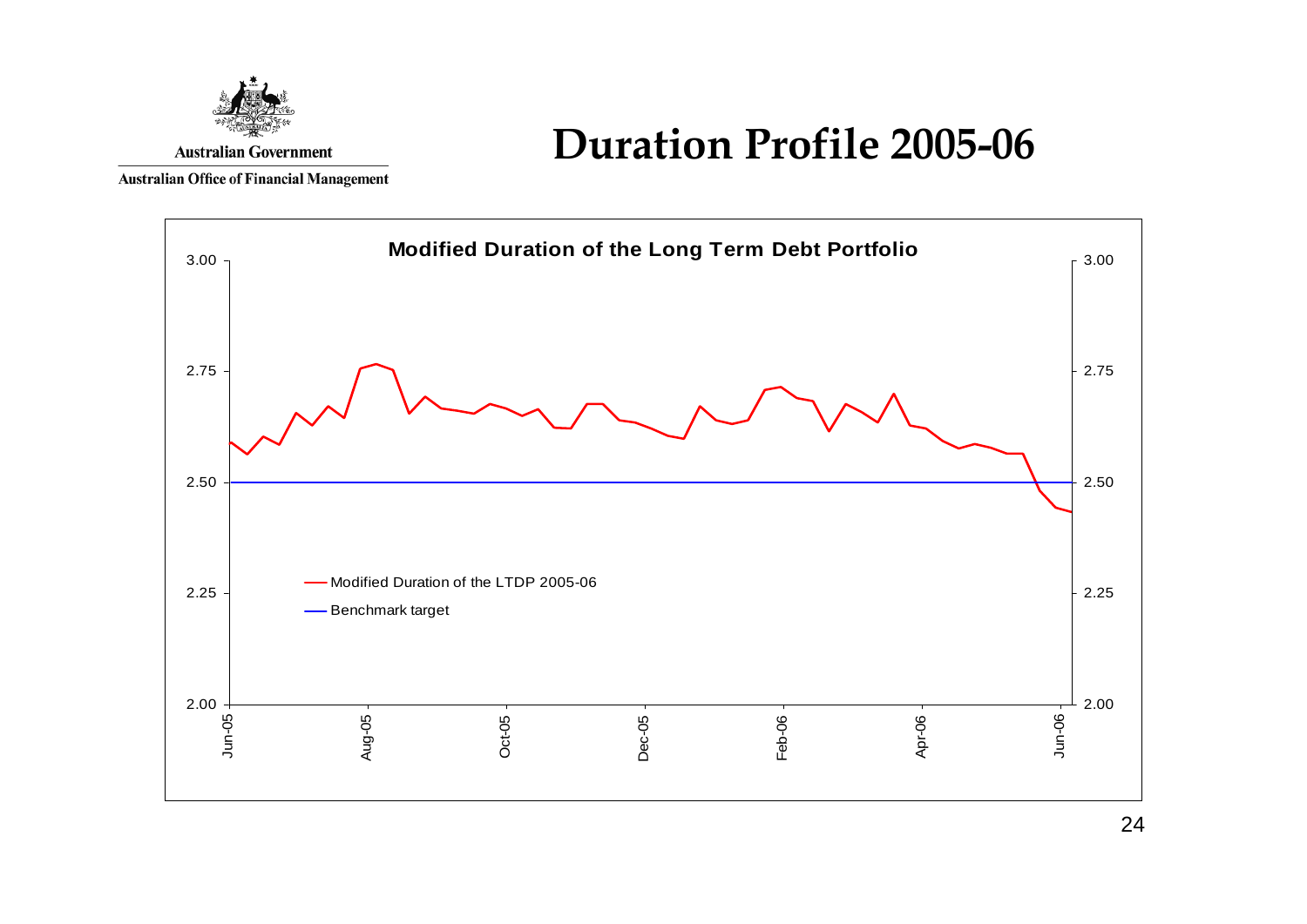

#### **Benchmark Portfolio**

- Recent annual benchmark review concluded no change to benchmark.
	- Modified Duration 2.5.
	- –Short Dated Exposure 35%.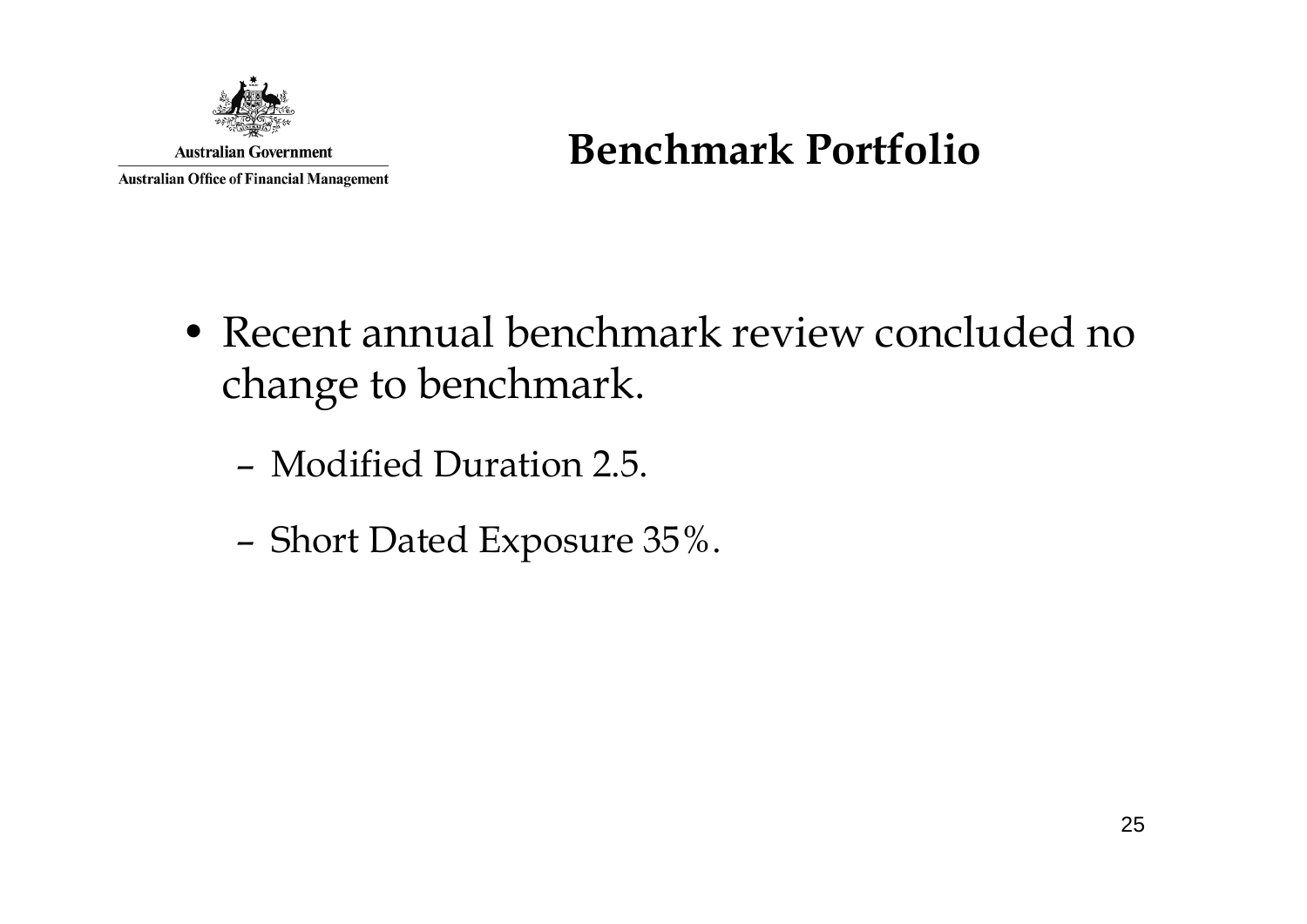

- 2006-07 indicative programme:
	- – Up to \$2 billion in short-dated swaps to pay fixed (up to 3 years).
	- – Between \$1 billion and \$3 billion in longer-dated swaps to receive fixed (at least 4 years).
	- –Subject to market conditions.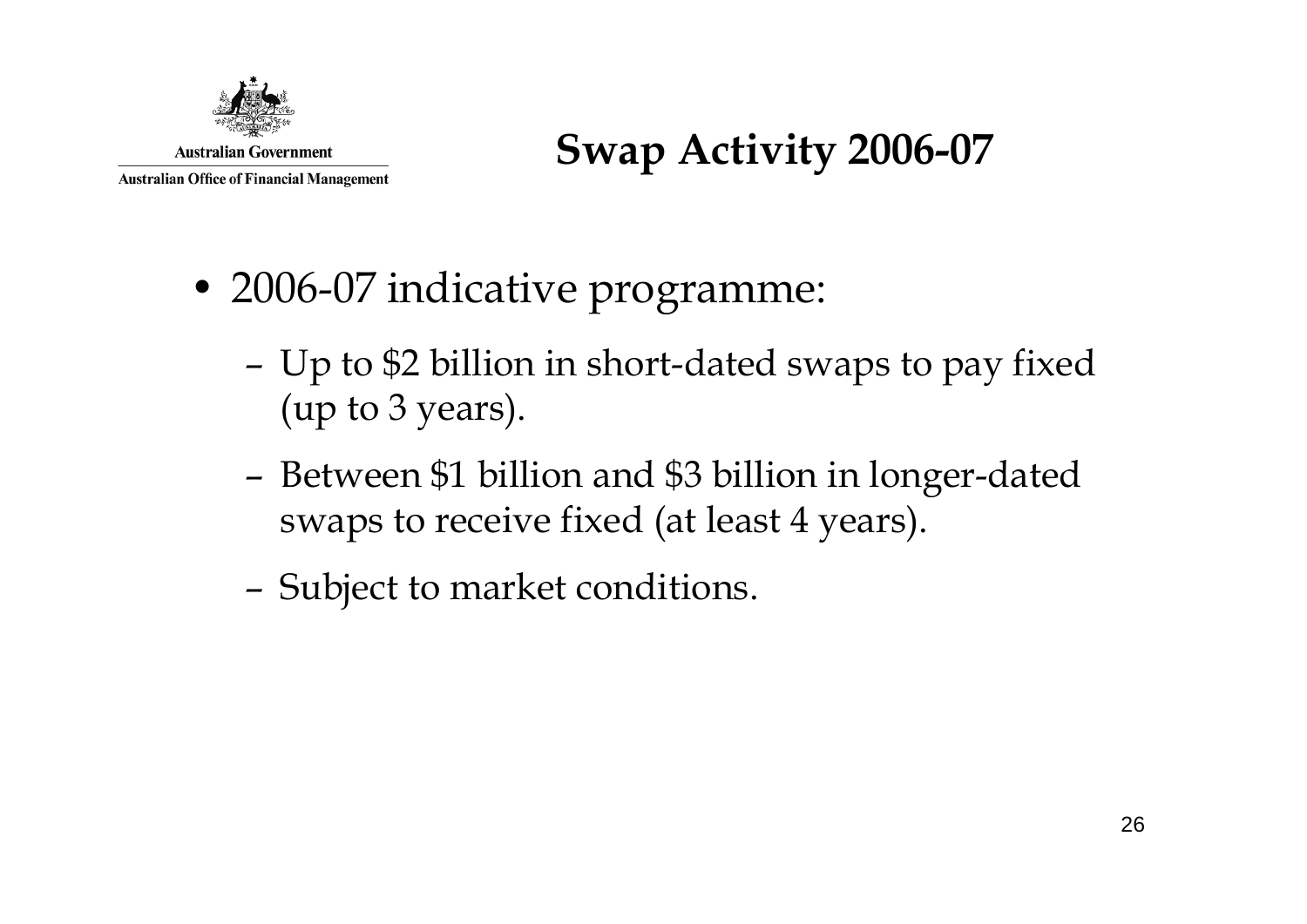

## **Repricing Profile**

**Australian Office of Financial Management** 

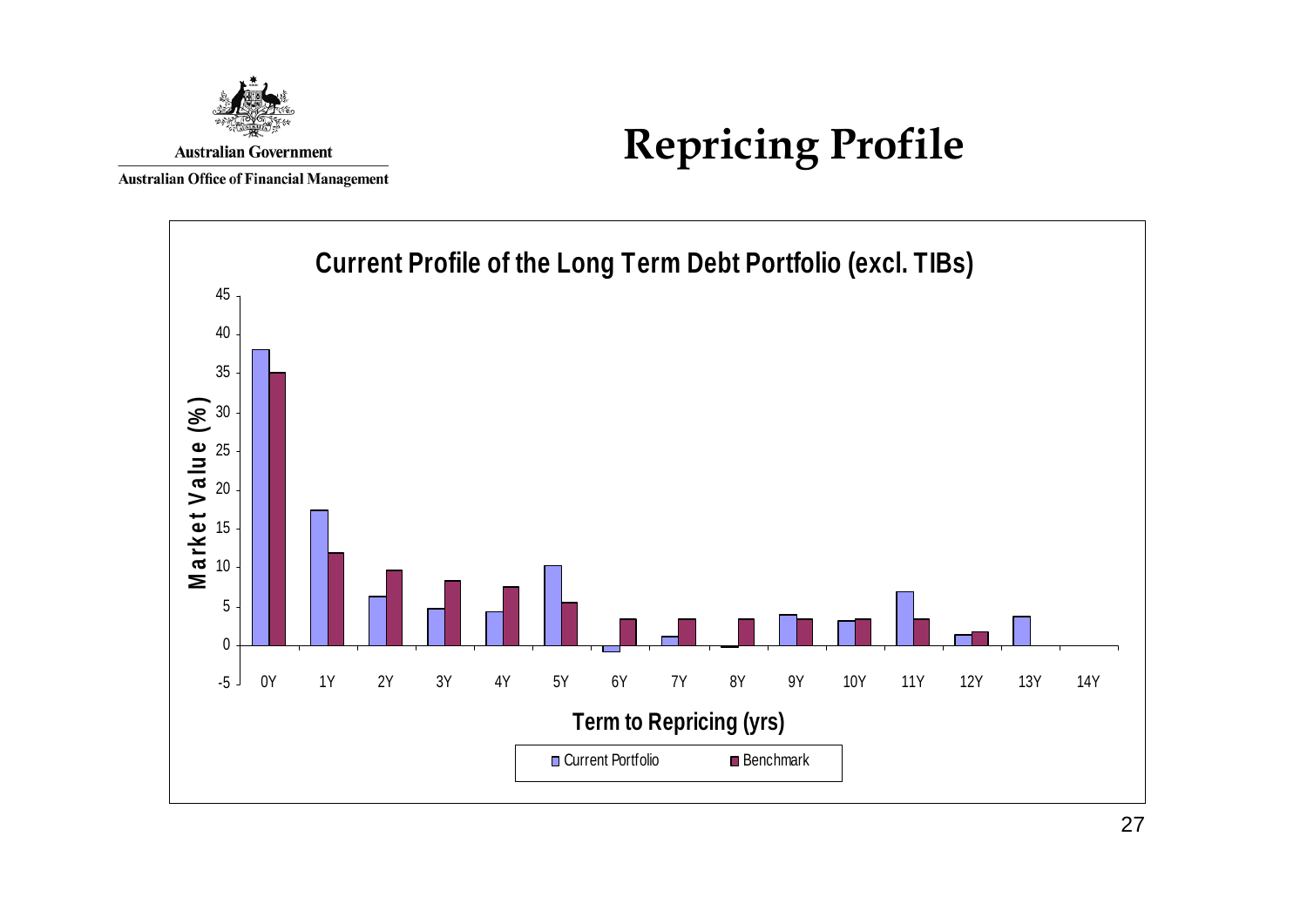

- 'Subject to market conditions' means we will continue to exercise discretion in undertaking swaps.
- Execution of the programme at the upper end of the ranges would allow us to follow the benchmark closely.
- But we will not follow the benchmark blindly at times when there is a high chance that the benchmark term premium assumption won't be realised.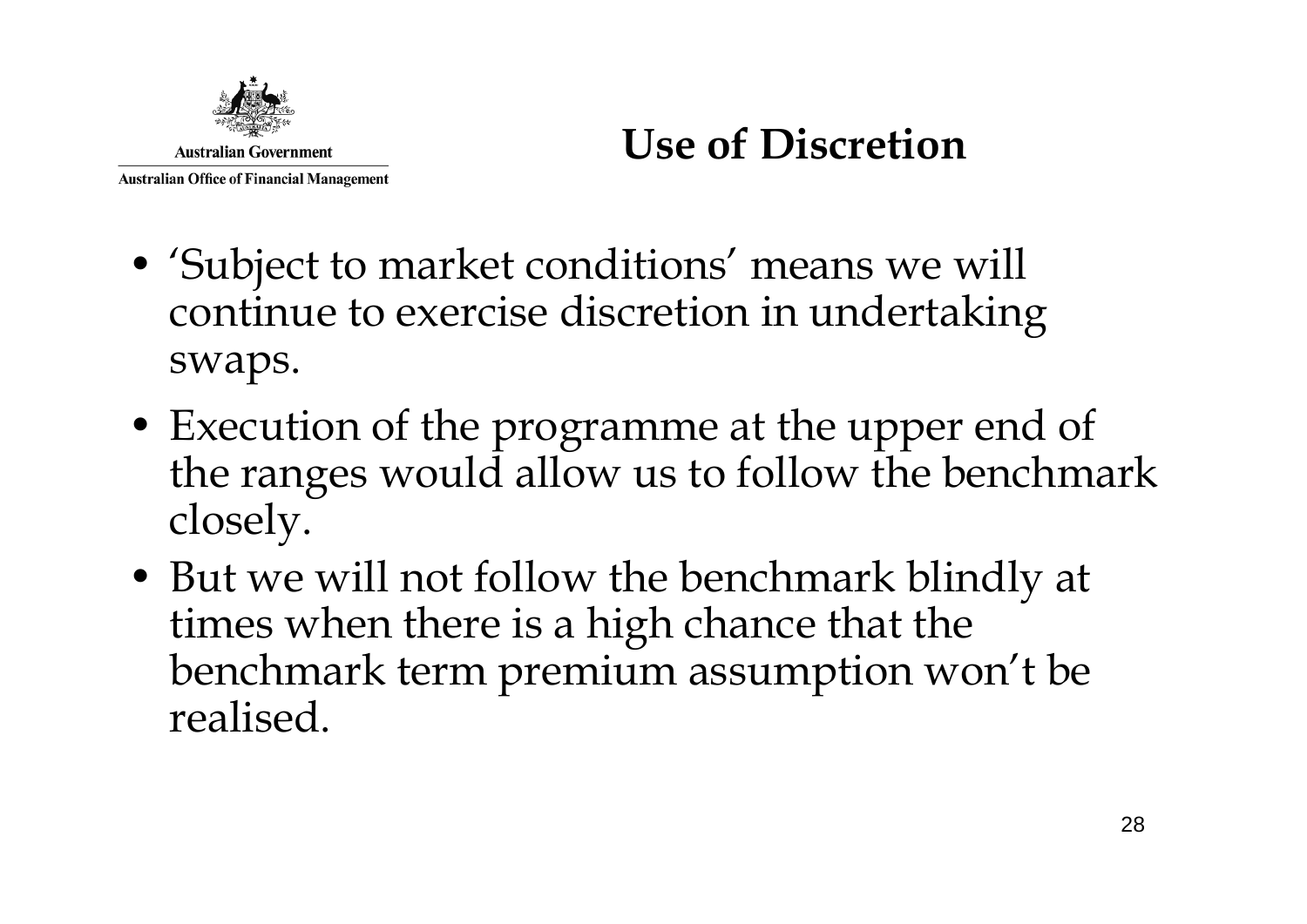

- Our approach is tilted towards reducing absolute risk when conditions are unfavourable.
	- And against increasing risk to take advantage of favourable conditions.
- In particular, we will be cautious about:
	- executing swaps that would increase the absolute risk of the portfolio when the expected benefits are significantly less favourable than the benchmark assumptions; and
	- executing short-dated swaps to pay fixed rates when the expected cost is significantly higher than the benchmark assumption.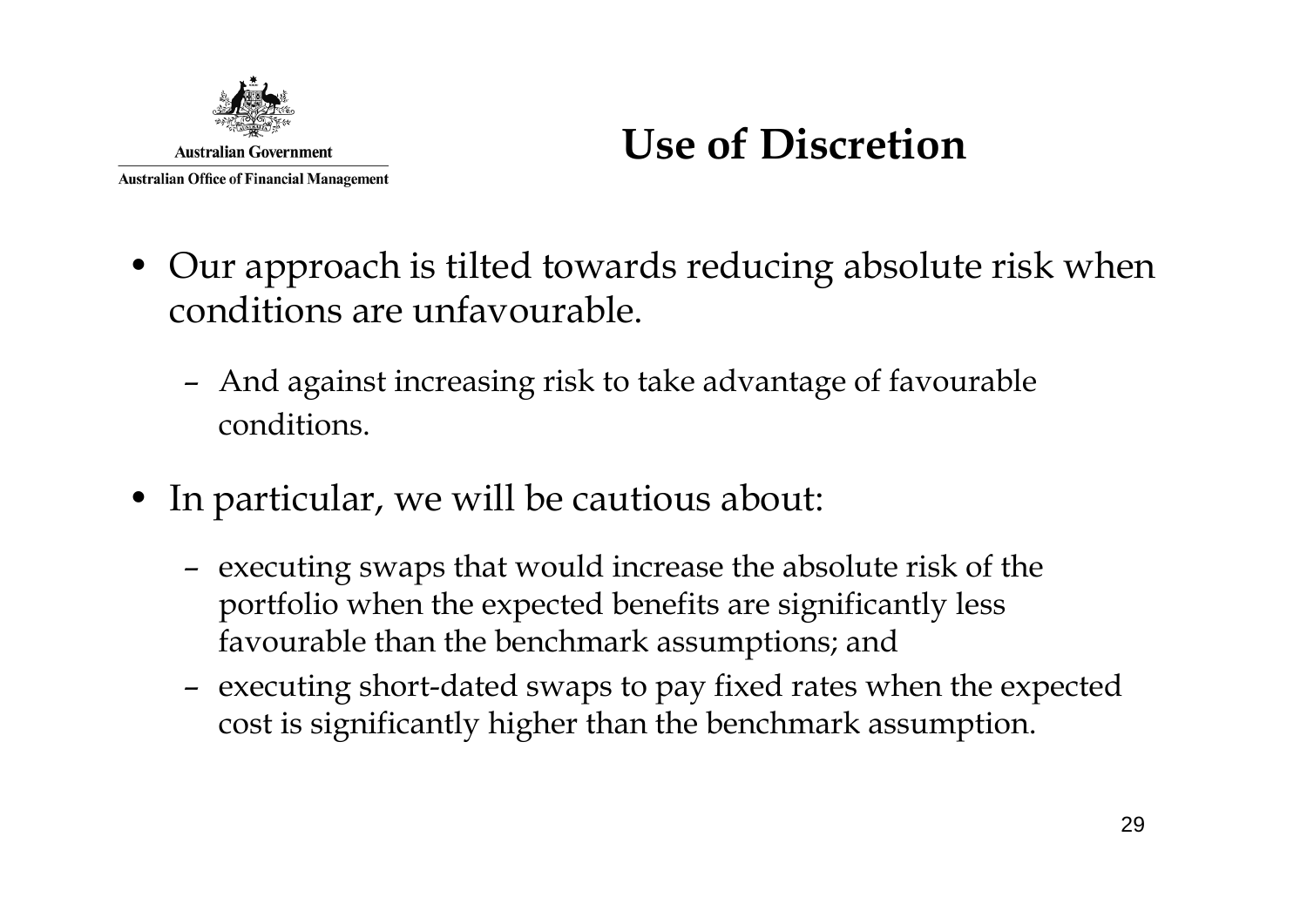

- In assessing market conditions we compare current conditions with the assumptions in the benchmark, rather than seeking to forecast movements in rates.
- There is an important difference between identifying that something is expensive and taking a view that it will get cheaper at a later date.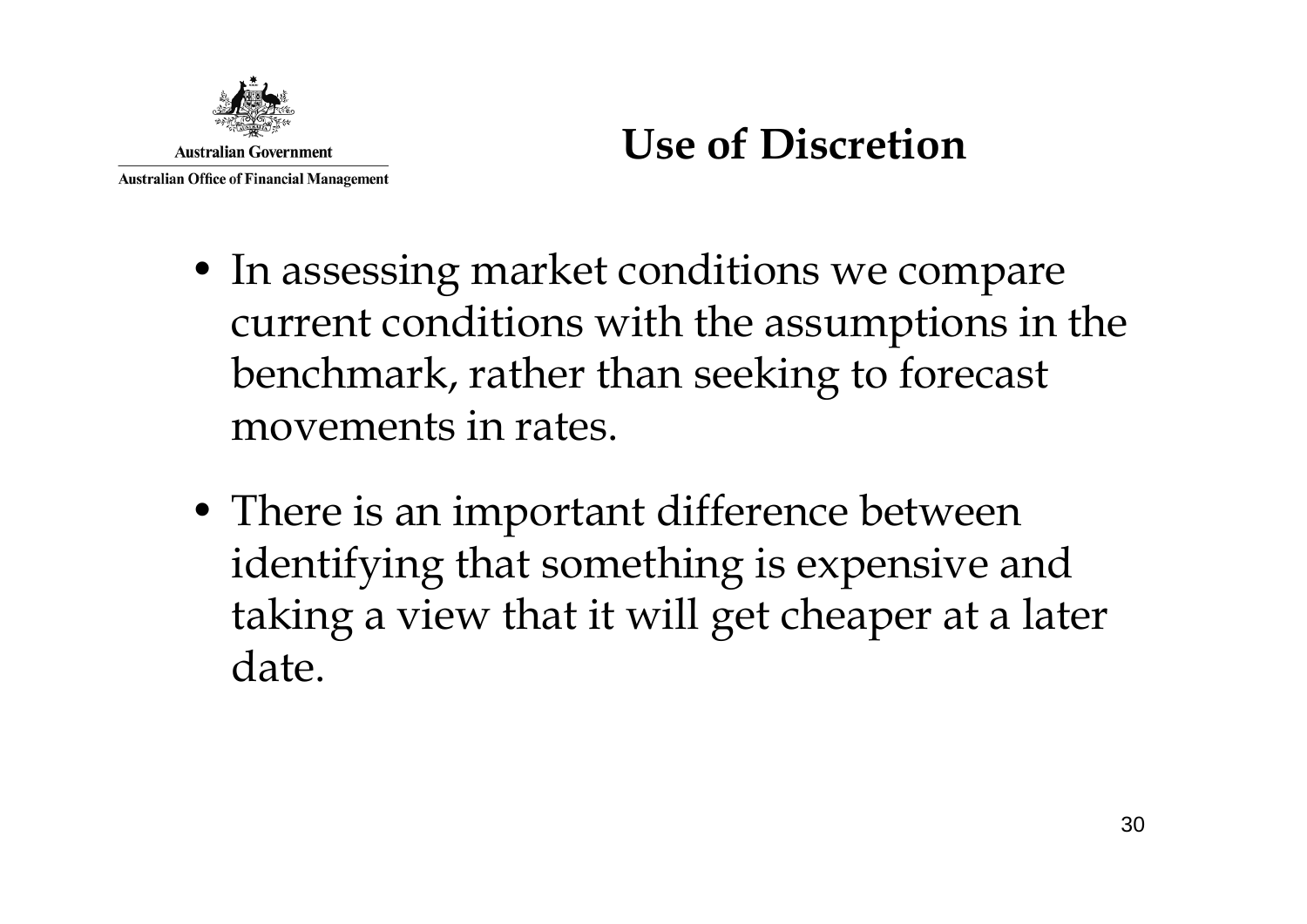

- At the beginning of the year we announce the overall scale of the swap programme and the areas of the curve where we will pay and receive fixed.
- This prevents round-tripping:
	- – We cannot pay and receive fixed at the same tenor in the same financial year.
	- – Helps ensure that our activities are consistent with promoting market efficiency and are not perceived as 'trading'.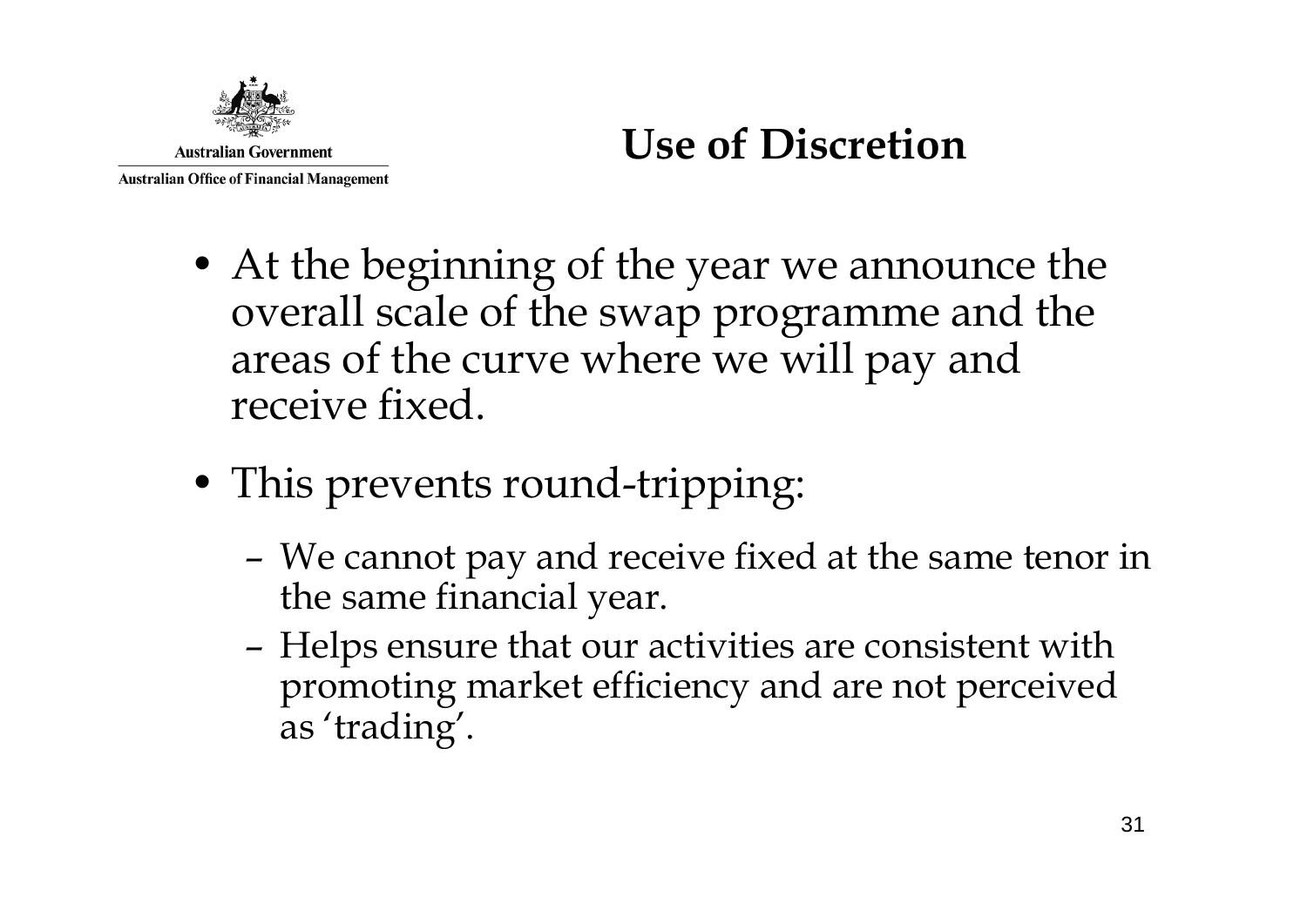

#### **Swap Arrangements**

- We will continue in 2006-07 to ask for prices from four counterparties when undertaking swaps.
- Swap counterparties are rotated each tender.
	- – But the successful counterparty from the previous swap tender will be included, provided it has a collateral agreement with us.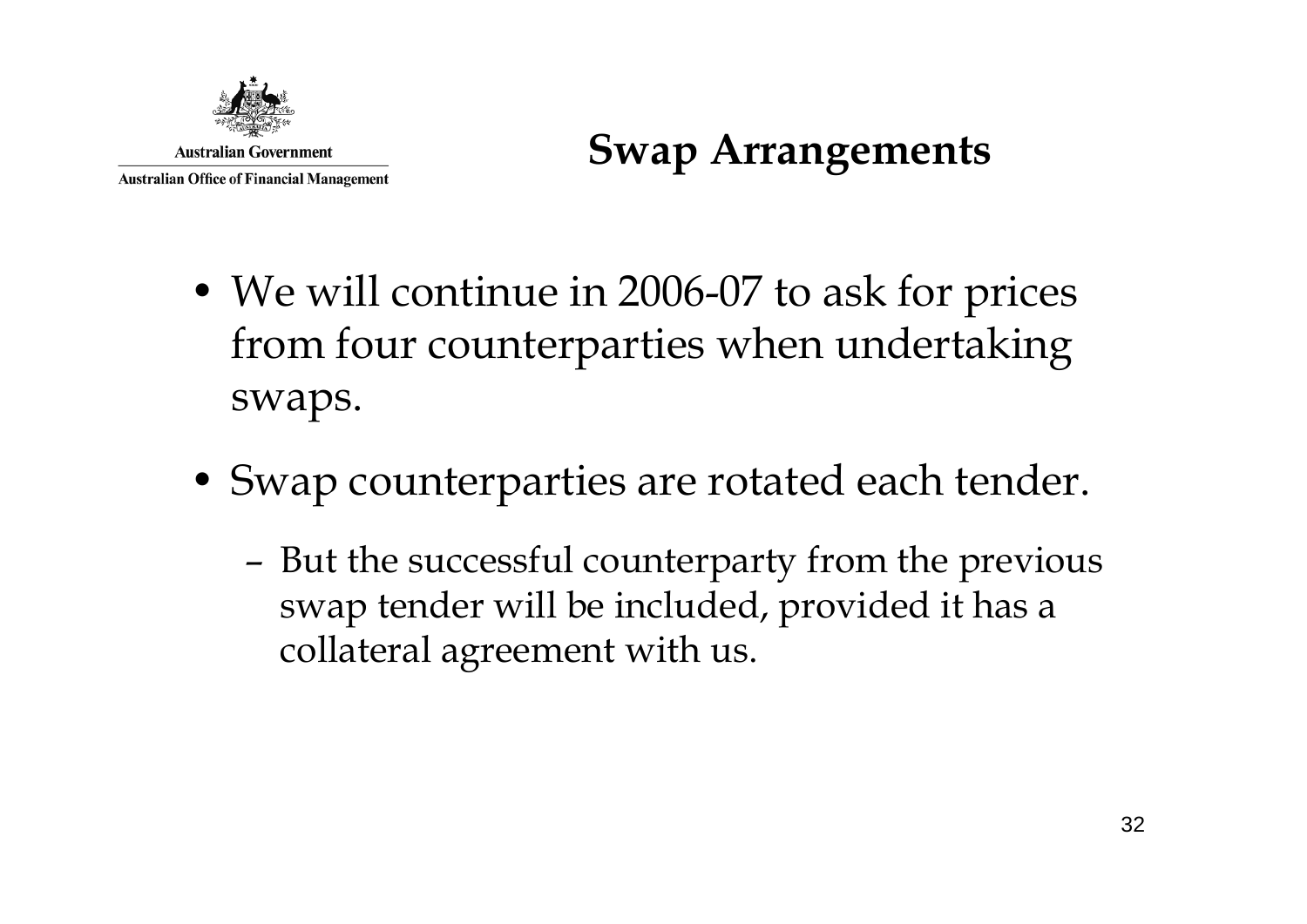

## **Swap Arrangements - Collateral**

- The introduction of collateral arrangements has proceeded smoothly.
- CSAs have been signed with 17 counterparties and others are well advanced.
- From the beginning of the 2007 calendar year a signed CSA will be an eligibility requirement to execute new swaps with the AOFM.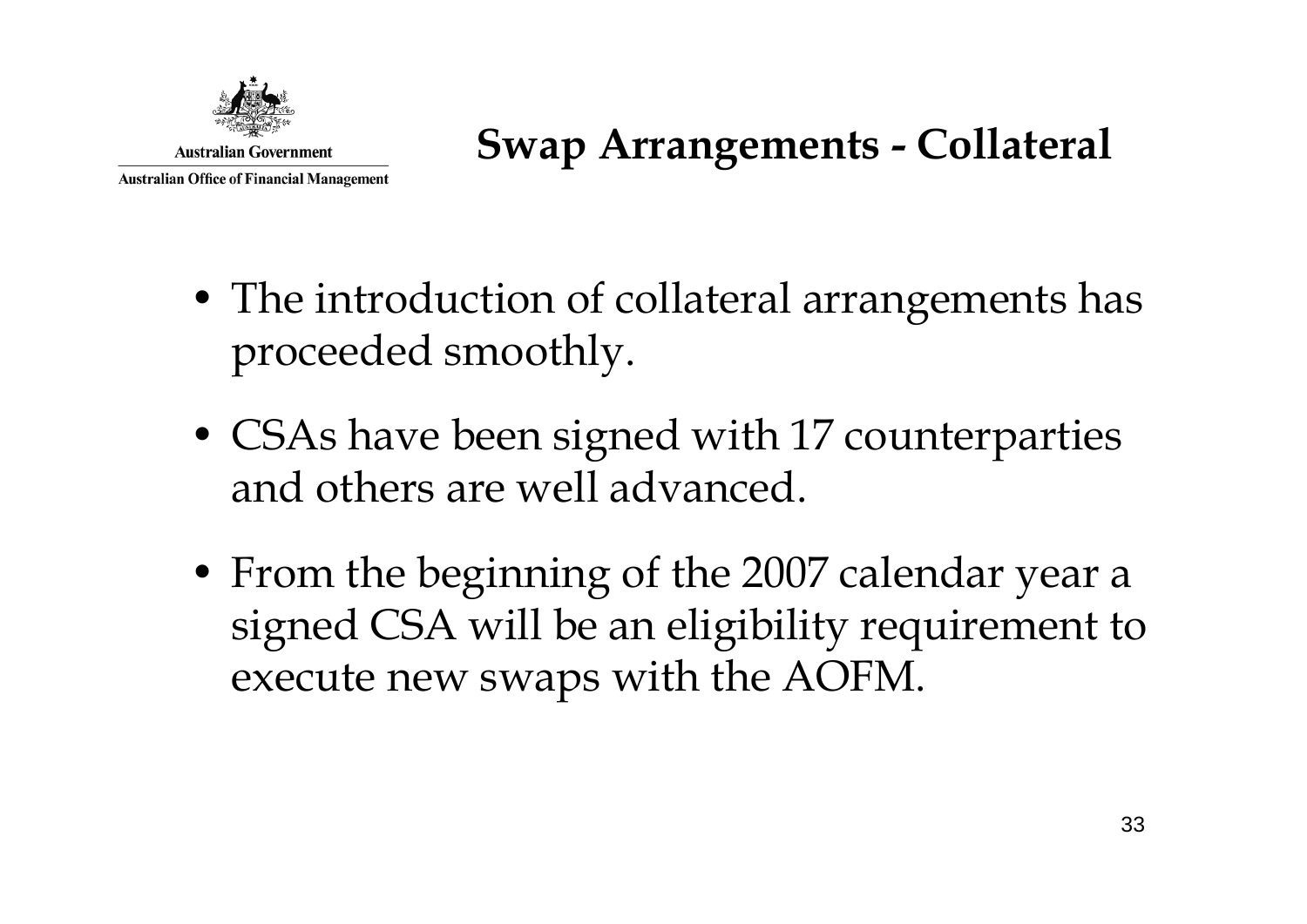

## **Outline**

- Bond Issuance and Market Efficiency. CGS Tender Arrangements.
- Interest Rate Swaps.
	- Swap Activity 2005-06.
	- Benchmark review.
	- Swap Activity 2006-07.
	- Use of discretion.
	- Swap arrangements.
- Communications Fund.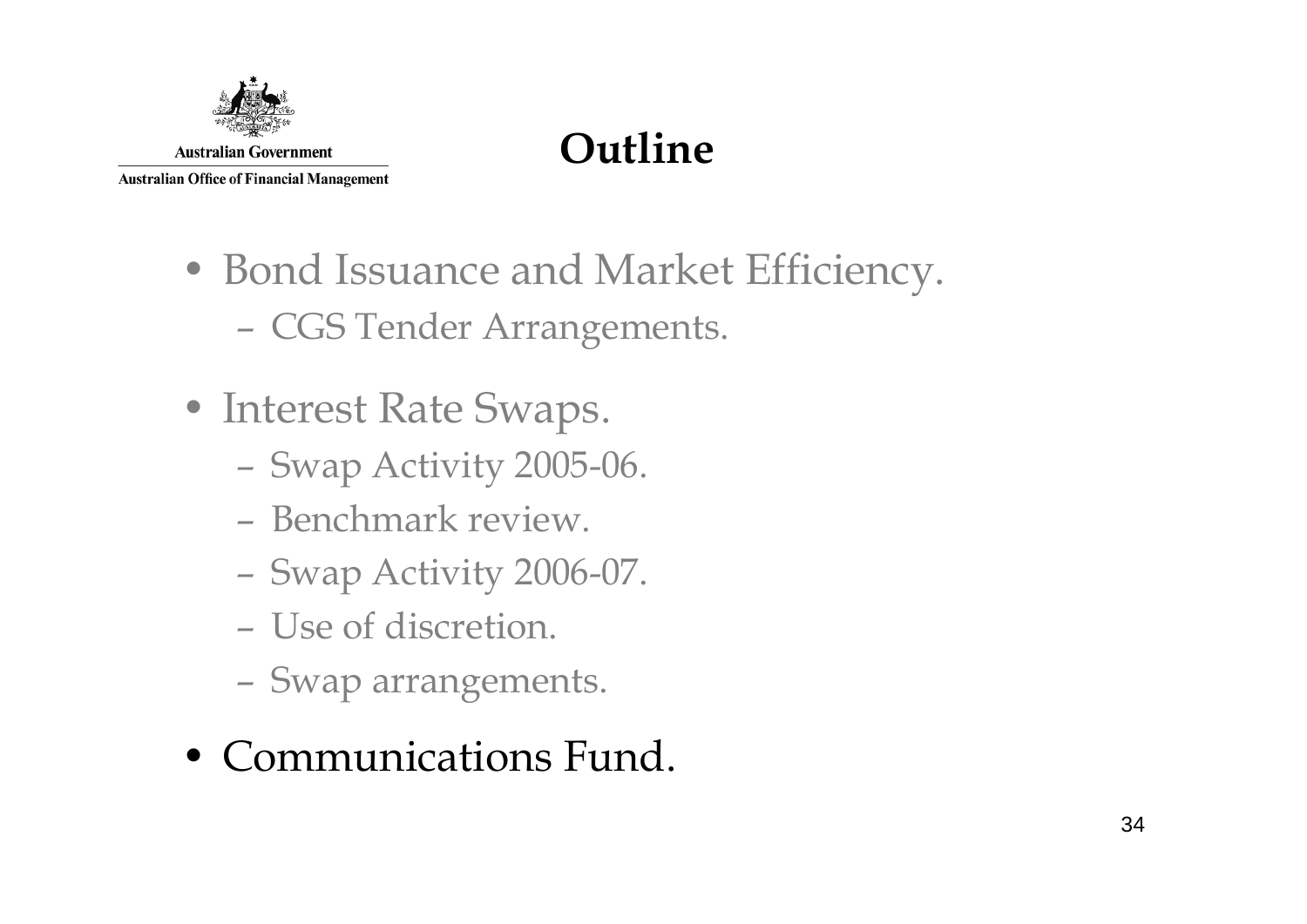

## **Communications Fund**

- The Communications Fund has been established and will be used to deliver an income stream to fund Government responses to the recommendations of future reviews into regional telecommunications.
- The AOFM was asked to manage the \$2 billion fund on an interim basis, as agent for the Department of Communications, Information Technology and the Arts, using term deposits with the Reserve Bank until longer-term arrangements were decided.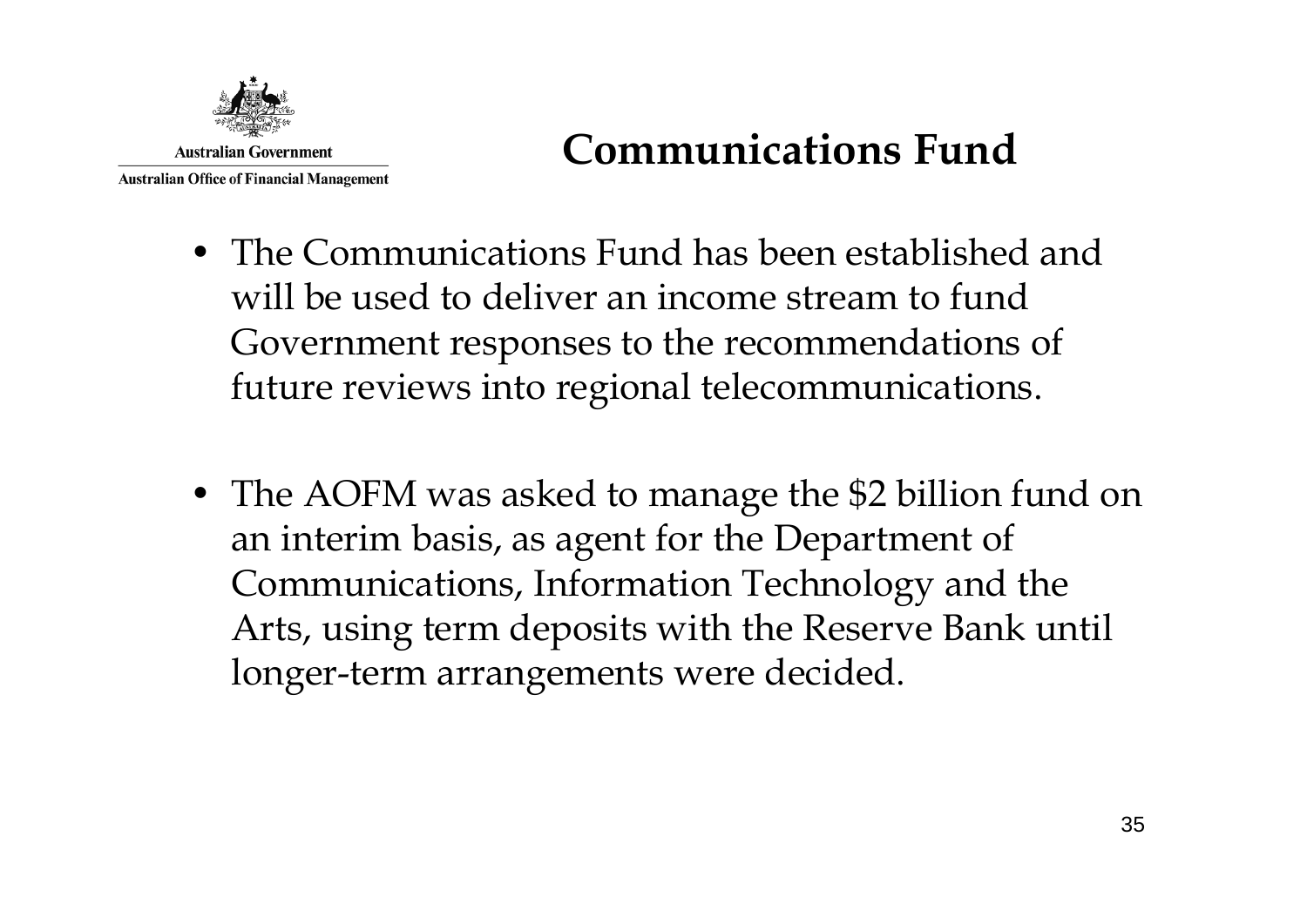

## **Communications Fund**

- The AOFM has now been invited to manage the Fund for DCITA on a continuing basis.
- It is proposed to invest in a portfolio of short term low risk assets, including:
	- –Bank bills/NCDs.
	- –Commercial paper.
- Performance benchmark to be the UBS bank bill index.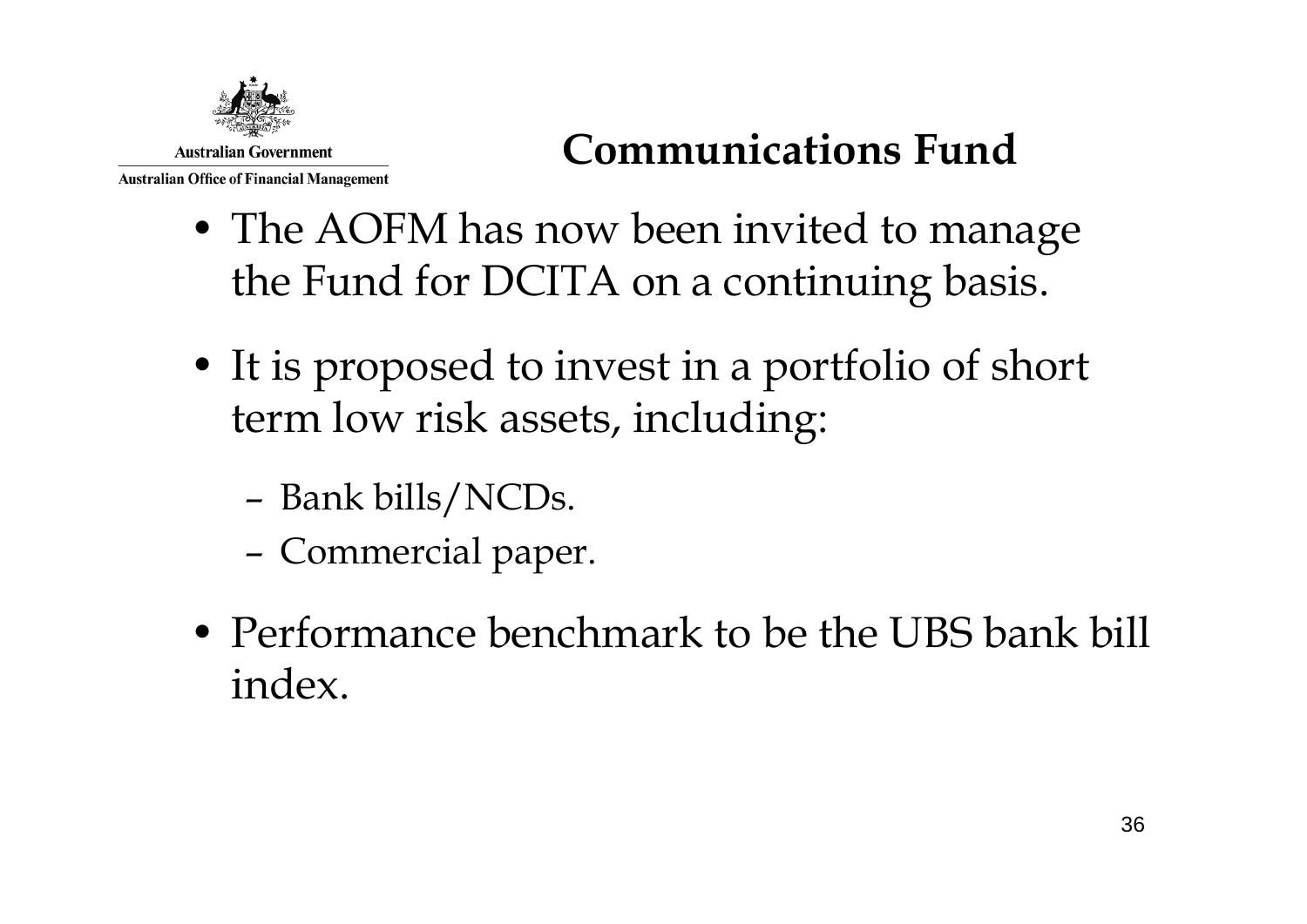

## **Communications Fund**

- An investment dealing panel will be established with membership criteria:
	- Banking licence, AFMA membership and short term S&P rating of at least A1.
	- Austraclear member.
	- Significant market player.
- Documentation available for potential members shortly.
- The new arrangements should be fully implemented within 6 months.